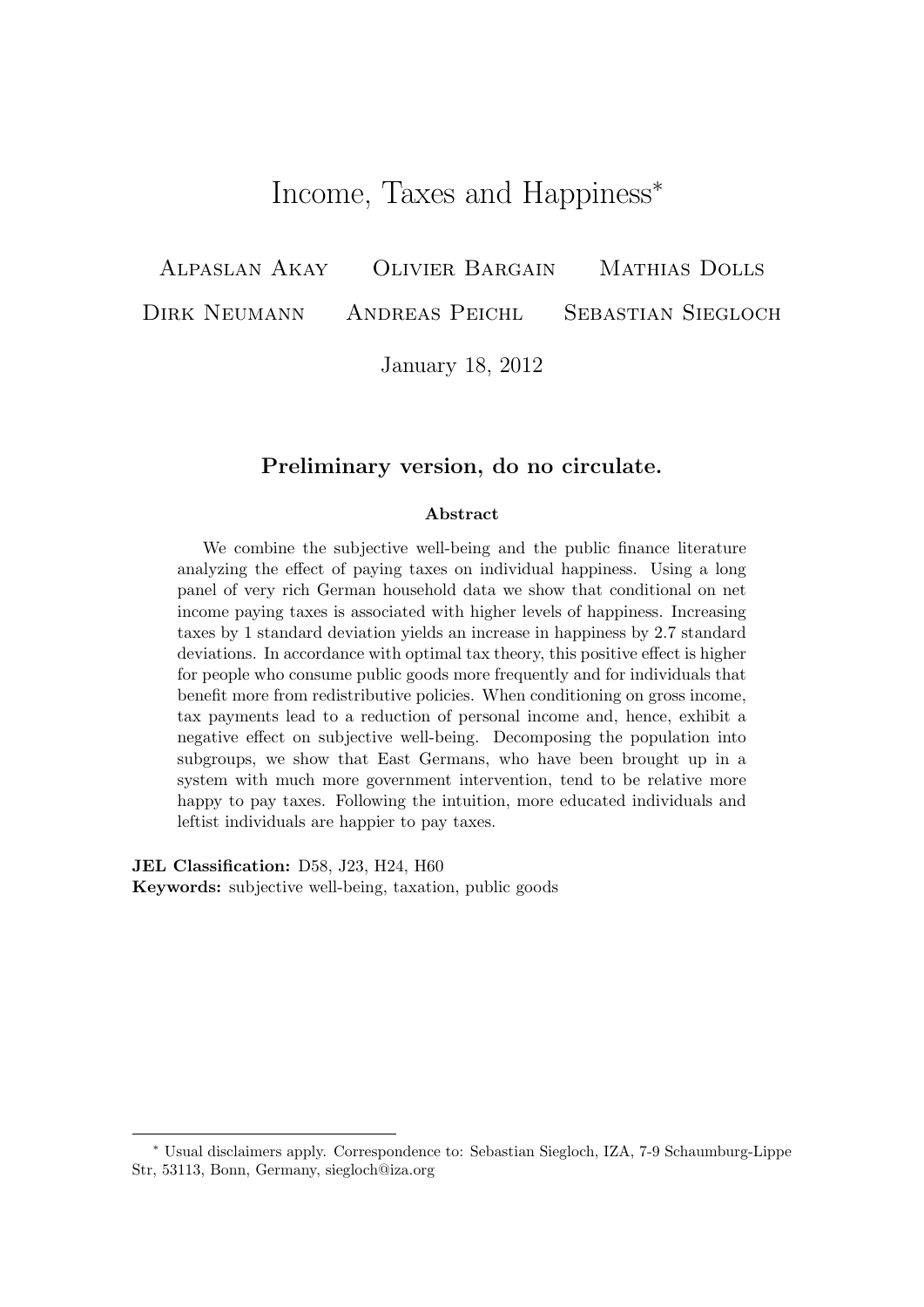### 1 Introduction

The economic literature on subject well-being (SWB) has grown substantially in the past two decades. While happiness research touches upon labor, health, family economics as well as other domains of  $profession<sup>1</sup>$  $profession<sup>1</sup>$  $profession<sup>1</sup>$ , relative little research has been conducted in the field of public economics. This is especially interesting, since taxation, one of governments' main activities, is directly related to one of the most investigated questions in the happiness literature, that is the relationship between subjective well-being and income. One finding, which is accepted by most scholars, is that income has a positive effect on SWB in cross-sections, yet there is substantial adaptation, which weakens the positive relationship of income and SWB in timeseries. Moreover, individuals compare themselves to others, thus relative income matters [\(Clark and Oswald, 1996;](#page-23-0) [Ferrer-i Carbonell, 2005;](#page-23-1) [Luttmer, 2005\)](#page-25-0).

Relying on these stylized facts, the effect of taxation, interpreted as a withdrawal of personal income, on happiness should be negative. On the other hand, tax revenues are used to finance public goods whose consumption should generally increase well-being. The question of which effect predominates is an empirical one. On a different note, the progressivity of a tax system has an effect of one's relative position in the income distribution and thus have implication on the status, which clearly matters in happiness research.

Using 26 waves of the German Socio-Economic Panel (SOEP), a household panel that has often been used for subjective well-being research, we investigate the relationship between taxation and SWB. To the best of our knowledge, this is the first study addressing this issue. The very detailed household data allow us to differentiate the effect of taxes for different socio-economic groups, e.g. by political orientation.

We find that controlling for net income, taxation has a positive, significant and robust effect on happiness. Conditional on net income, a 1 percent increase in tax payments yields a 0.06 point increase in happiness, which is measured on a scale from 0 to 10. Intuitively, the effect of taxation on happiness is significantly negative

<span id="page-1-0"></span><sup>1</sup>See [Oswald](#page-25-1) [\(1997\)](#page-25-1); [Frey and Stutzer](#page-24-0) [\(2002\)](#page-24-0); [Di Tella and MacCulloch](#page-23-2) [\(2006\)](#page-23-2); [Kahneman and](#page-24-1) [Krueger](#page-24-1) [\(2006\)](#page-24-1); [Blanchflower and Oswald](#page-23-3) [\(2011\)](#page-23-3) for survey articles.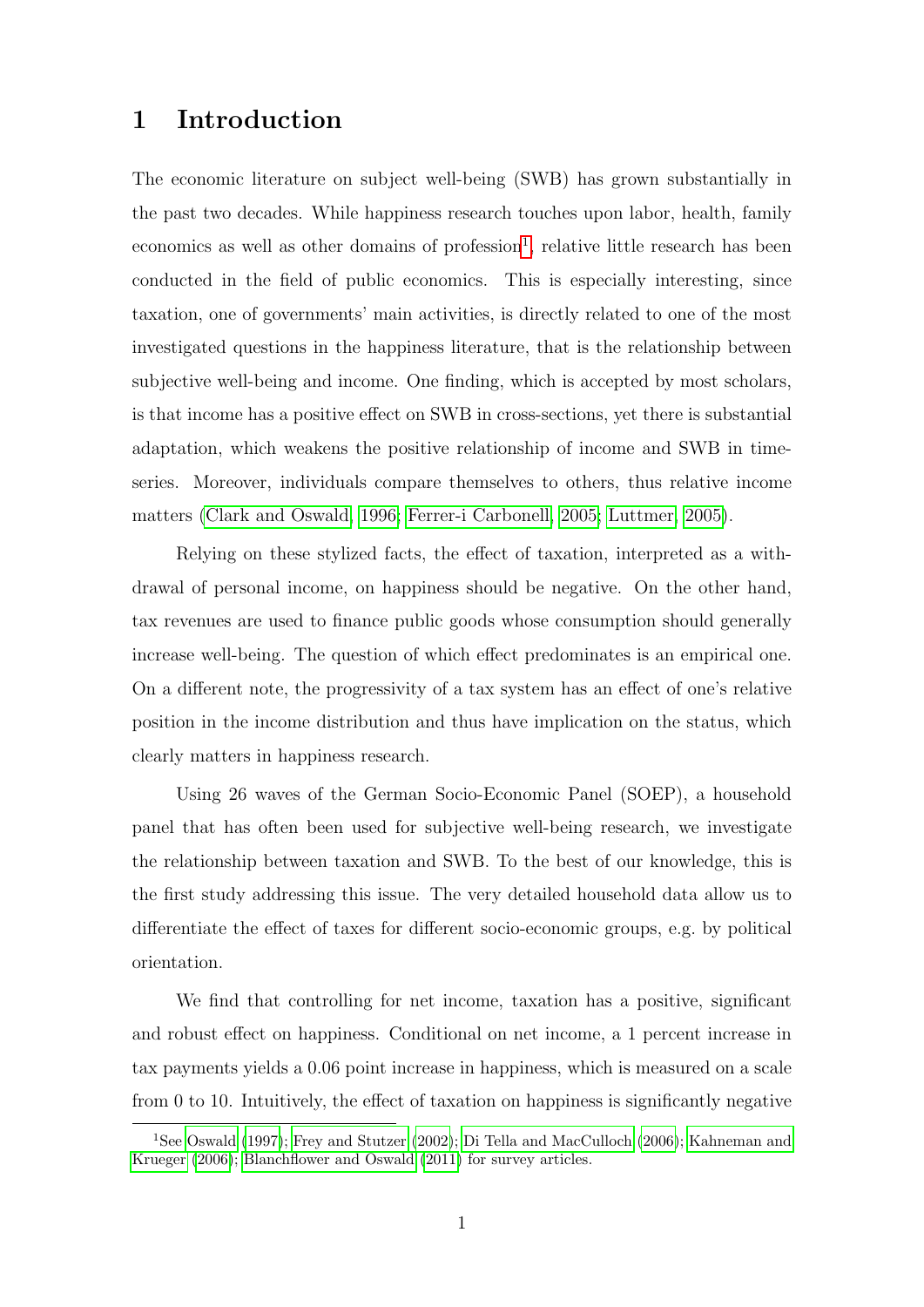when controlling on gross income instead.

The different sign of the tax coefficient depending on the income definition used as control is interesting – in particular when thinking about public goods which are financed though tax payments. We show that individuals who consume public goods less frequently are relatively less happy (more unhappy) to pay taxes when controlling for net (gross) income.

Looking at tax rates, we find that in line with public finance theory, average tax rates have a much higher positive effect on happiness than marginal tax rates. Interestingly, the positive effect on overall taxes seems to stem from income taxes, while payroll taxes have a negative effect on subjective well-being.

Decomposing the population into subgroups, we show that rich are less happy to pay taxes than poor ones and that people from former Eastern Germany, who have been brought up in a system where the government played a much bigger role, tend to be relative more happy to pay taxes. Our results are robust, in particular with respect to potential non-linear relationship between income and happiness - as well to the data, model and happiness measure used.

The rest of the paper is set up as follows. Section [2](#page-2-0) gives a short overview of the existing subjective well-being literature with respect to government activity and taxation. Section [3](#page-4-0) describes the data, Section [4](#page-6-0) the model. We present our results in Section [5,](#page-7-0) while Section [6](#page-21-0) concludes.

### <span id="page-2-0"></span>2 The effect of Taxes on Happiness

As far the association between the size of the government (or equivalently the welfare state) and the average life satisfaction of a nation is concerned, the evidence is mixed, ranging from a negative [\(Bjørnskov et al., 2007\)](#page-23-4) to no effect [\(Veenhoven,](#page-25-2) [2000\)](#page-25-2) of government size on a nation's average subjective well-being. In contrast, [Bjørnskov](#page-23-5) [\(2003\)](#page-23-5) shows that a country's social capital has a positive effect on average happiness of its citizens, explaining the high values observed in Switzerland and Scandinavia - a result confirmed by [Helliwell](#page-24-2) [\(2003,](#page-24-2) [2006\)](#page-24-3). [Hessami](#page-24-4) [\(2010\)](#page-24-4) finds an inverted U-shaped relationship between government spending and subjective well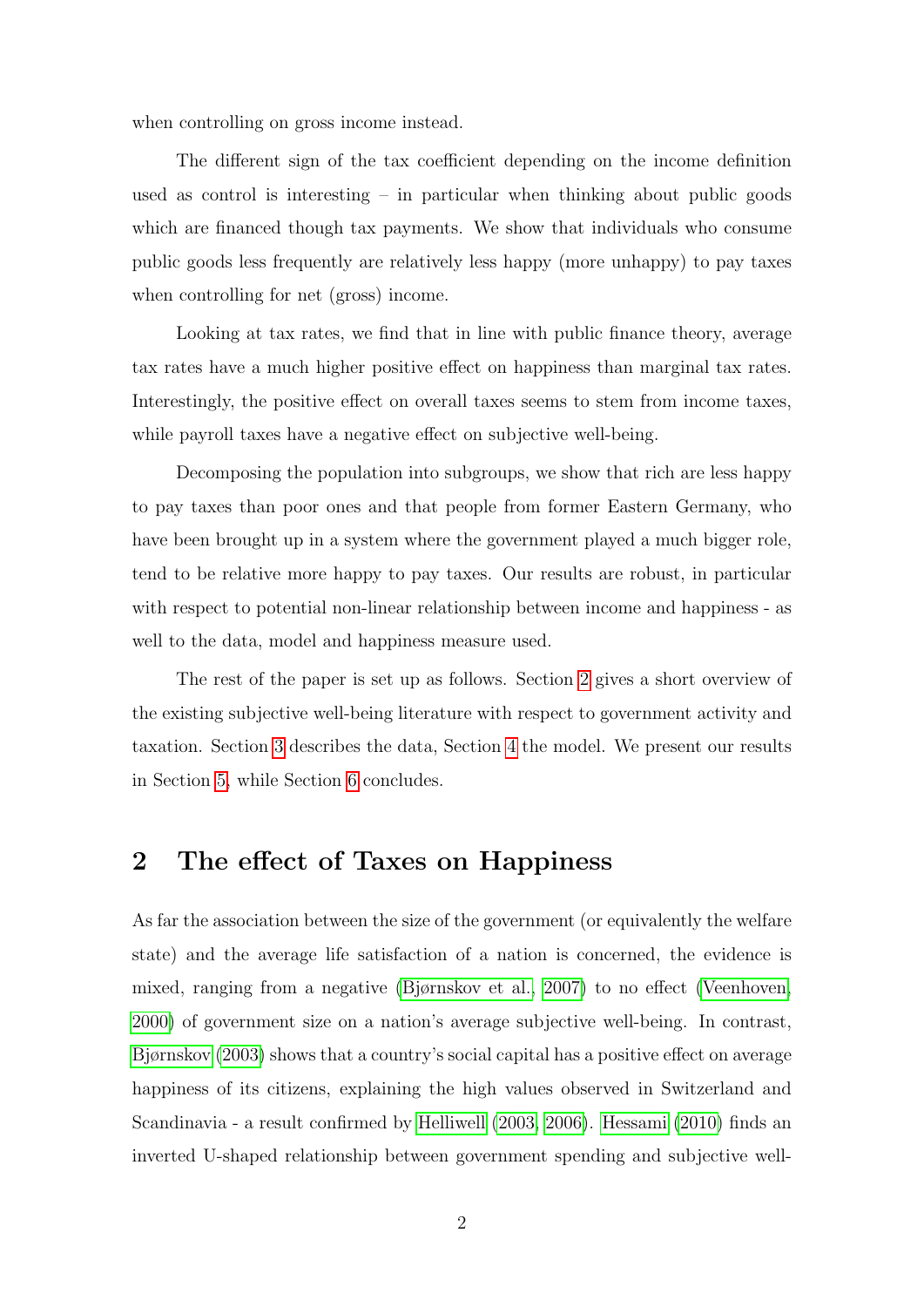being analyzing individual data from 12 European countries for the period of 1990- 2000.

As far as state interventions are concerned, [Flavin et al.](#page-24-5) [\(2011\)](#page-24-5) finds a positive association between state intervention and happiness in advanced industrial democracies, but only if the level of political freedom is not too high. In a similar, [Frijters](#page-24-6) [et al.](#page-24-6) [\(2004a\)](#page-24-6) using the German unification as a natural experiment show that East Germans experienced an rise in subject well-being after the fall of wall. Similarly, [Diener et al.](#page-23-6) [\(1995\)](#page-23-6) show that people appreciate (in terms of subjective well-being) more political rights and more political freedom. [Helliwell and Huang](#page-24-7) [\(2008\)](#page-24-7) show that quality of government has a positive association with happiness. Finally, [Frey](#page-24-8) [and Stutzer](#page-24-8) [\(2001\)](#page-24-8) show that institutional factors, such as direct democracy and local autonomy, systematically and sizeably raise self-reported individual well-being in a cross-regional econometric analysis. [Di Tella et al.](#page-23-7) [\(2003\)](#page-23-7) find that welfare states appear to be compensating forces: higher unemployment benefits are associated with higher national well-being – a result consistent with the finding of [Alesina](#page-23-8) [et al.](#page-23-8) [\(2004\)](#page-23-8) who show that inequality has a negative effect on SWB, especially for Europeans, which perceive themselves to live in a less mobile society than the US.

Looking specifically on taxation and happiness the number of studies is rather limited. Theoretically, [Oswald](#page-25-3) [\(1983\)](#page-25-3) shows that if people's decisions are not altered by consumption of others, then optimal tax rates should be higher in a jealous world and lower in an altruistic one. [Layard](#page-25-4) [\(2006\)](#page-25-4) discusses the implication for optimal taxation in the light of the well-known adaption and social comparison effects, which have been recovered from the happiness literature. The paper is related to earlier work [\(Layard](#page-24-9) [\(1980\)](#page-24-9)), in which status concerns and income expectations are accounted for in the government's maximization of human satisfactions. There are also a few theoretical papers, which depart from the findings of happiness research to reassess optimal taxation from a legal perspective (see [Griffith](#page-24-10) [\(2004\)](#page-24-10), [Bagaric](#page-23-9) [and McConvill](#page-23-9) [\(2005\)](#page-23-9) or [Weisbach](#page-25-5) [\(2008\)](#page-25-5)).

Empirically, [Gruber and Mullainathan](#page-24-11) [\(2005\)](#page-24-11) show that higher excise taxes on cigarettes make people with a higher probability to smoke happier. As far as income taxation is concerned, [Oishi et al.](#page-25-6) [\(2011\)](#page-25-6) use the Global Gallup Poll data to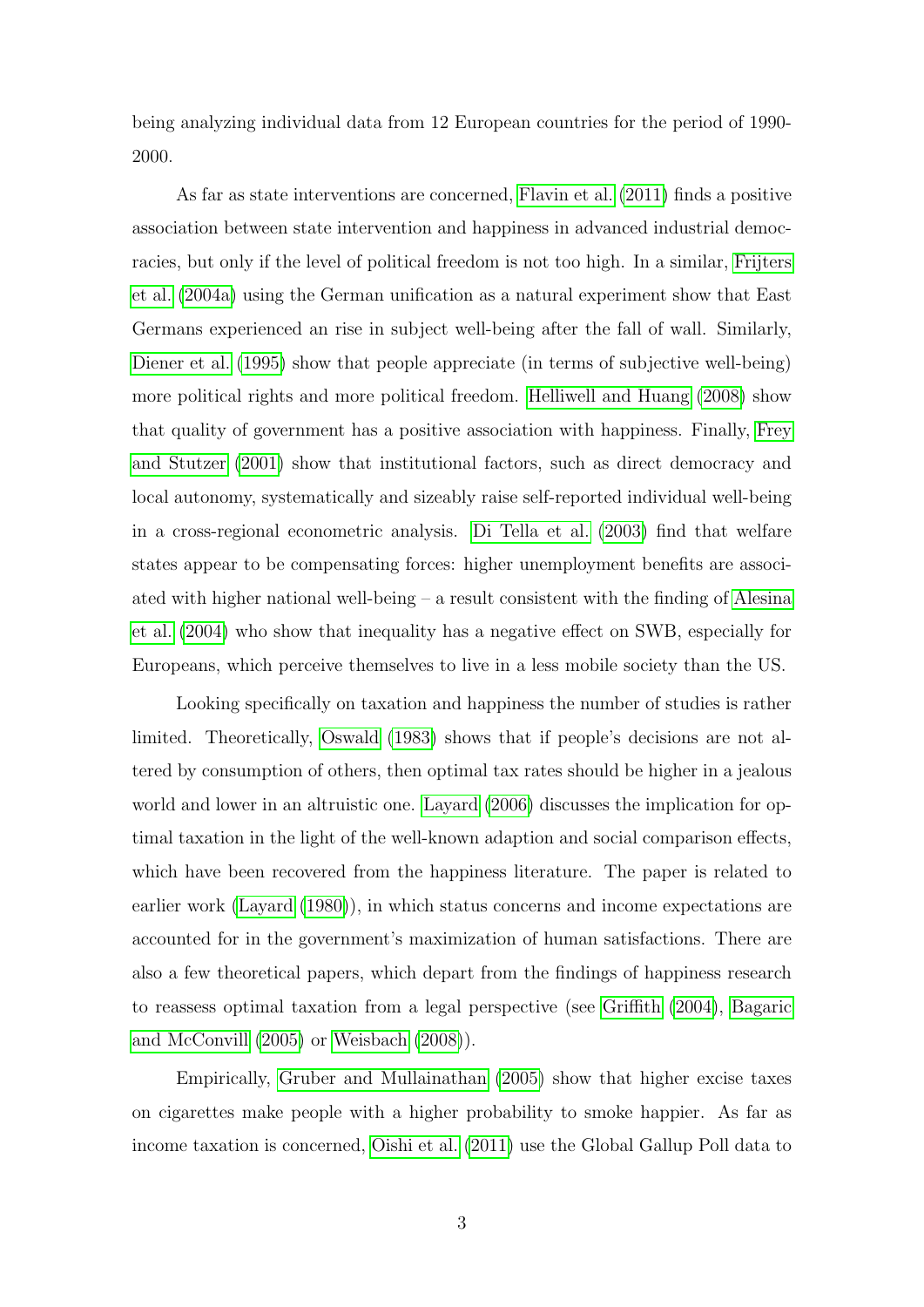examine the effect of progressive taxation on happiness. They find that progressivity is positively associated with the subjective well-being. Furthermore, they show that this positive effect comes through the citizens' satisfaction with public goods such as education and public transportation. This finding is line with the results of a series of papers [\(Frey et al.](#page-24-12) [\(2009\)](#page-24-12), [Luechinger](#page-25-7) [\(2009\)](#page-25-7), [Luechinger and Raschky](#page-25-8) [\(2009\)](#page-25-8)), which shows that people do value public goods. The underprovision of a public good (and as a consequence the prevalence of terrorism, pollution or flood disasters respectively) has a negative effect on life satisfaction. In a similar vein, [Lubian](#page-25-9) [and Zarri](#page-25-9) [\(2011\)](#page-25-9) show that tax morale (i.e. paying taxes) has a positive effect on subjective well-being using Italian household data of the year 2004. [2](#page-4-1)

### <span id="page-4-0"></span>3 Data

#### 3.1 Data source

The German Socio-Economic Panel (SOEP) is a well-known household survey. It is a representative survey of the entire German population with about 25, 000 sample individuals living in more than 10, 000 households per cross-section (East Germany was added in 1990) (see [Wagner et al.](#page-25-10) [\(2007\)](#page-25-10)). We select the waves 1985 to 2010, constructing a panel of more than 110,000 individual-year observations in our baseline specification.

The SOEP contains very detailed labor-market related information such as labor-market status, gross wage, job type, industry, working time, household composition, age, education levels and housing costs. More specifically. Important for our study, we have information on total gross earnings and total taxes paid for the preceding months. In addition, a set of subject well-being questions is asked throughout the whole sample period. Besides the standard question on general life

<span id="page-4-1"></span><sup>2</sup>There is an even smaller empirical literature on the role of social benefits on subjective wellbeing. [Kassenboehmer and Haisken-DeNew](#page-24-13) [\(2009\)](#page-24-13) analyze the role of social assistance on happiness using the SOEP and a panel from 1995-2004 and find that social assistance has a strong negative effect on happiness, when controlling for income. In contrast using a natural experiment, [Ifcher](#page-24-14) [\(2011\)](#page-24-14) studies the effect of the 1997 US welfare reform and shows that the reform on average had a positive impact on happiness (Related papers analyzing the effect of health reforms on measures are of health outcome [Blank, 2002;](#page-23-10) [Bitler et al., 2005;](#page-23-11) [Bitler and Hoynes, 2006\)](#page-23-12).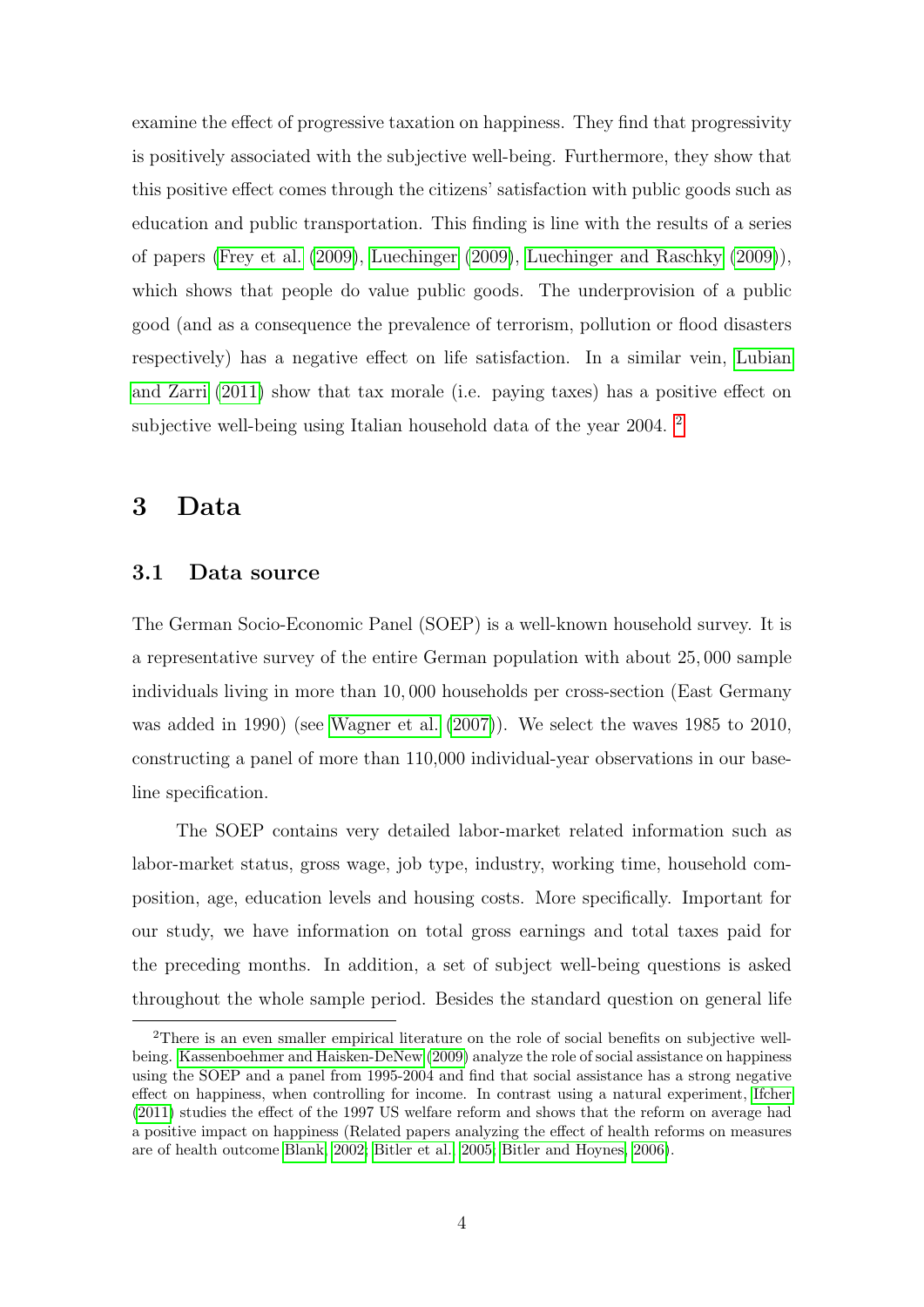

<span id="page-5-1"></span>Figure 1: Subjective well-being measures

satisfaction ("How satisfied are you with your life, all things considered?"), there are several other questions asking the satisfaction with several domains such as income, job or living conditions. All SWB questions are coded on an 11-point scale, with 0 meaning totally unhappy and 10 meaning totally happy.<sup>[3](#page-5-0)</sup> Figure [1](#page-5-1) shows a histogram of general life satisfaction levels over the whole observation period 1985- 2010.

#### 3.2 Income and tax liabilities

Our measure of income is reported gross and net labor earnings of the month preceding the interview. The difference between the two variables are total taxes, which consist of income and payroll tax payments. This is the most immediate measure of income and taxation in the SOEP with respect to the subjective well-being questions asked. There are, however, several shortcoming of this measure. First, other earnings such as capital income or government benefits are not available for the current month of the interview. Secondly, we are not able to differentiate between

<span id="page-5-0"></span><sup>3</sup> The SOEP has been widely used in studies on subject well-being (see e.g. [Frijters et al.](#page-24-6) [\(2004a,](#page-24-6)[b\)](#page-24-15); [Ferrer-i Carbonell](#page-23-1) [\(2005\)](#page-23-1); [Luechinger et al.](#page-25-11) [\(2010\)](#page-25-11)).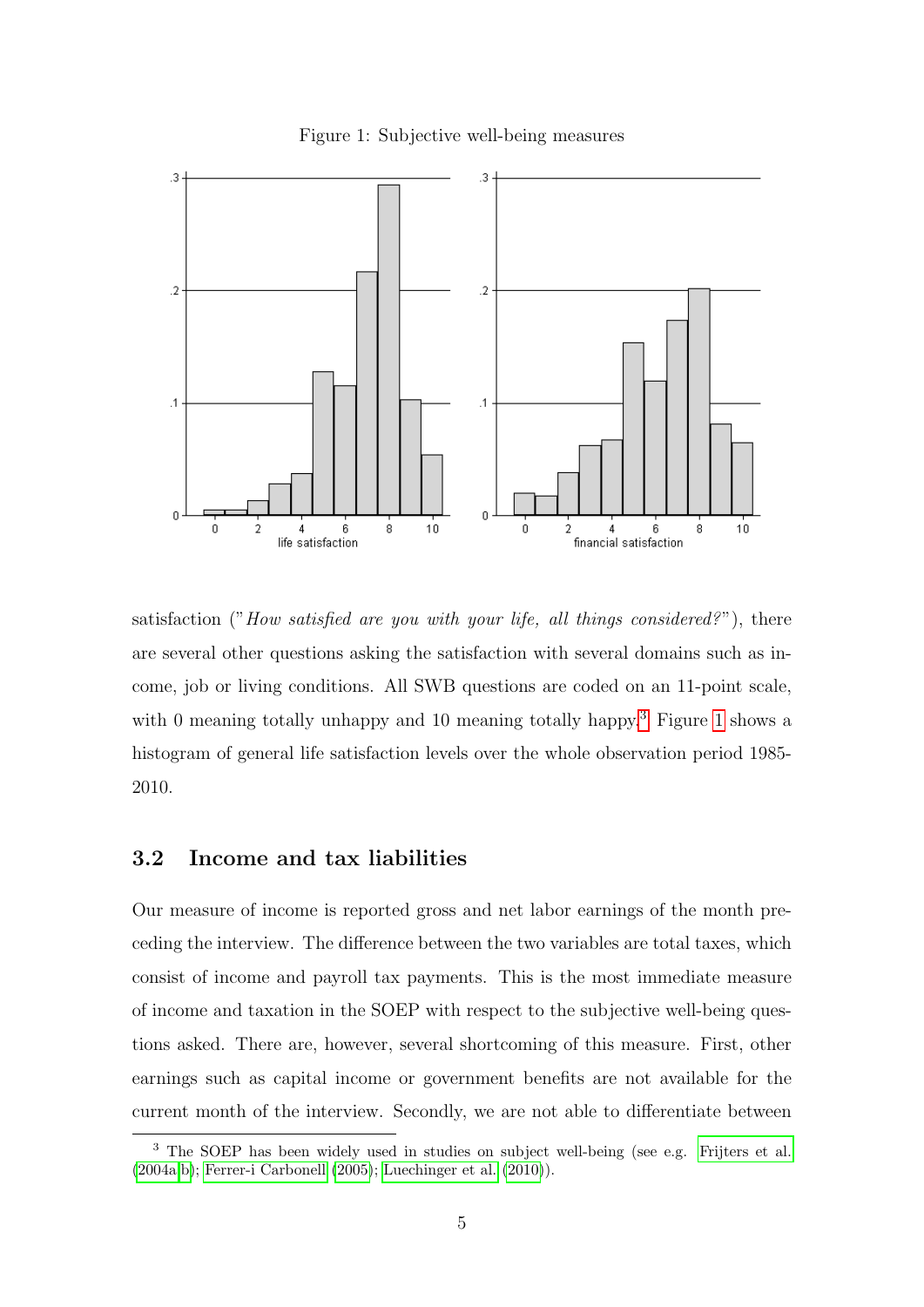

<span id="page-6-1"></span>Figure 2: Correlation of monthly and simulated data by year

income and payroll taxes which might affect SWB differently.

For these reasons, we also link the SOEP data to the the tax and benefit simulation model of the Institute for the Study of Labor, IZAΨMOD, which incorporates all important features of the German tax and transfer system over the complete sampling period (see [Peichl et al.](#page-25-12) [\(2010\)](#page-25-12) and [Peichl and Siegloch](#page-25-13) [\(2011\)](#page-25-13)). The simulated income variables enable us to both have a more precise picture of household income including family (and potentially welfare) benefits and to disentangle the effect of income and payroll taxes.

To check whether the tax simulation works well, we plot monthly and simulated taxes against gross income for all years in our sampling period. Figures [2](#page-6-1) reassuringly shows the high correlation between the two measures.

### <span id="page-6-0"></span>4 Empirical model

We estimate a standard happiness equation:

<span id="page-6-2"></span>
$$
S_{it} = \alpha_0 + \alpha \mathbf{I}_{it} + \beta \mathbf{X}_{it} + \mu_i + \mu_t + \epsilon_{it} \tag{1}
$$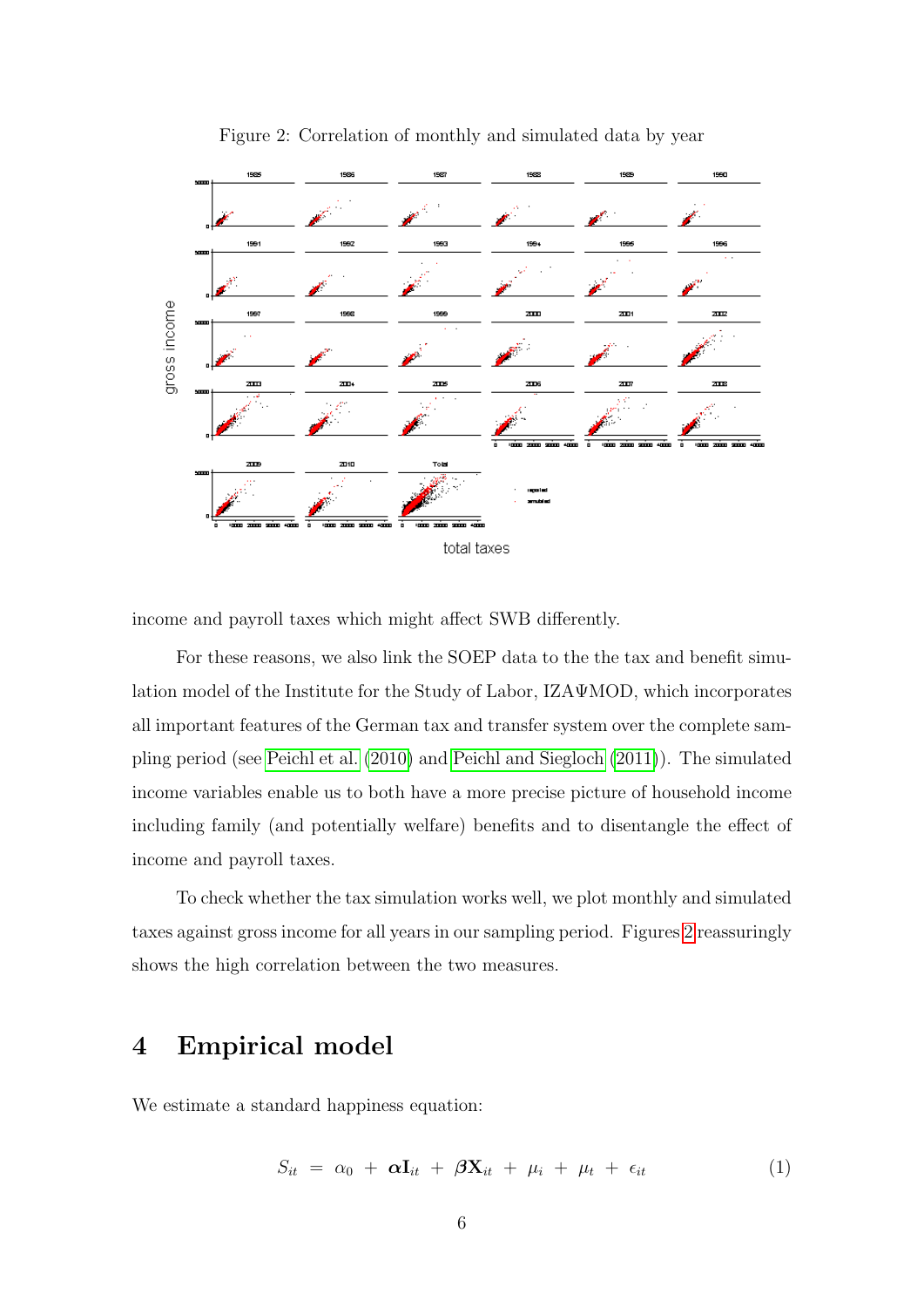of general life satisfaction,  $S<sub>i</sub>t$  on a set of standard socio-demographic control variables,  $\mathbf{X}_{it}$ ,<sup>[4](#page-7-1)</sup> and a vector  $\mathbf{I}_{it}$ , which contains different logged income measures depending on the specification. More precisely,  $I_{it}$  will contain only net income in our first model. In the second specification, we add taxes so vector  $I_{it}$  contains two elements net income and taxes. In the third specification, we replace net by gross income. This decomposition will allow us to separate out the distinct effects of income and taxes. In addition, we include time and State fixed effects.

We estimate the equation [1](#page-6-2) using the Quasi Fixed-Effects (QFE) estimator [\(Akay and Martinsson, 2009\)](#page-23-13). In principle, QFE uses an auxiliary distribution for the unobserved individual characteristics  $\mu_i$ , decomopsing it into a time-varying and a time-invariant part [\(Chamberlain, 1984\)](#page-23-14). We check the robustness of our results with respect to the estimator below.

### <span id="page-7-0"></span>5 Results

The following results are, if not stated differently, based on monthly reported income measures, which is the cleanest and most immediate income concept as it is not simulated and relates to incomes (and tax payments) of the month before the interview. Moreover, the sample covers all individuals in households (single and couple households) that pay taxes.

#### 5.1 Baseline results

Table [1](#page-8-0) presents the baseline results using a Quasi-Fixed Effects model and the monthly data. Specification (1) reveals that net income has a significantly positive effect on subject well-being. In specification (2) we add log tax payments to model. Interestingly, we find that when controlling for net income, people do not mind paying taxes. In fact, the opposite is true: paying taxes increases happiness. The coefficient suggests that a 1% increase in taxes yields a 0.06 point increase in the happiness score. In other words: an increase of 2\% of the standard deviation of taxes payments, corresponds to 5% of a standard deviation of the happiness measure

<span id="page-7-1"></span><sup>&</sup>lt;sup>4</sup> Including for instance age, skill as well as controls indicating labor market and family status.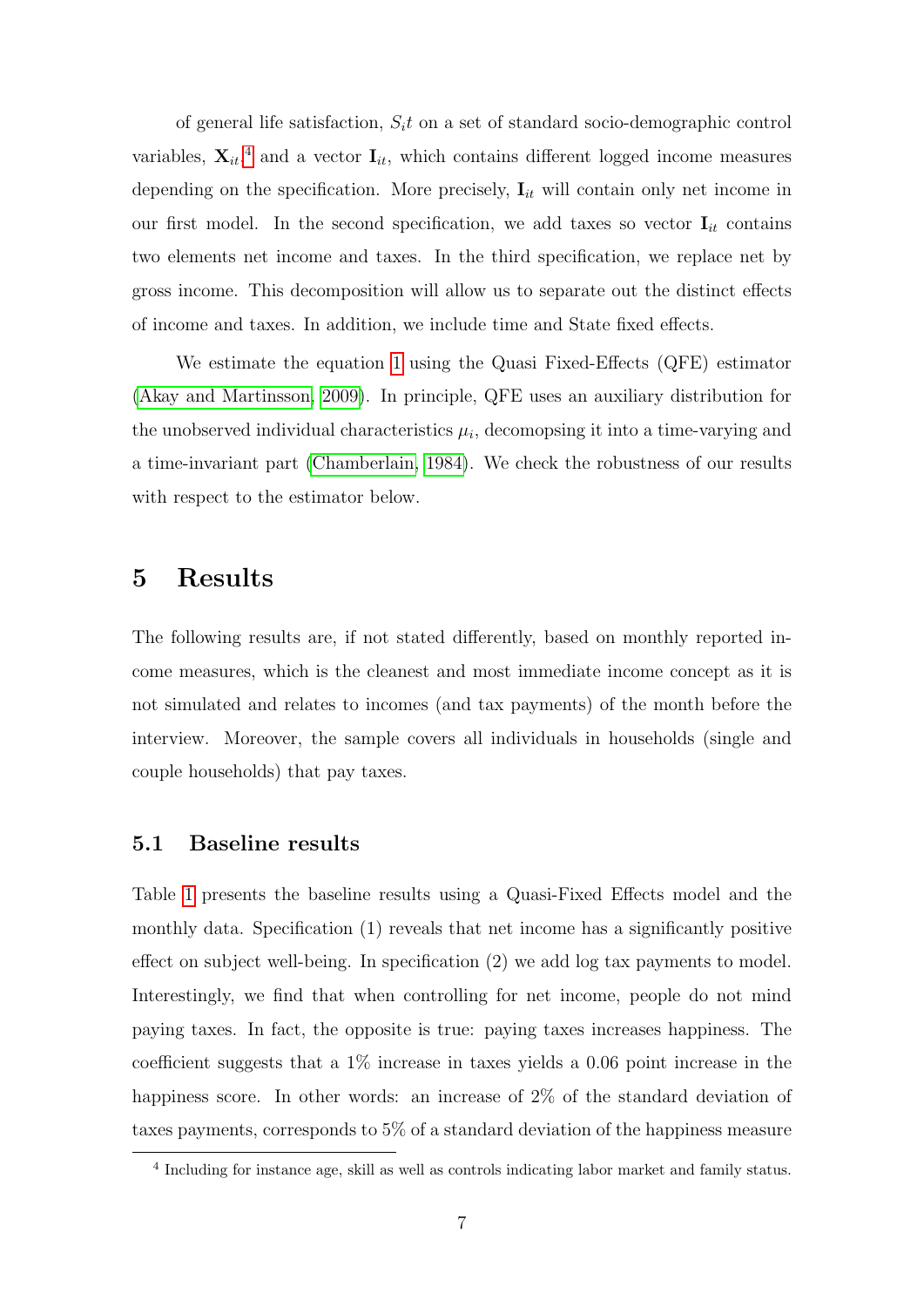within individuals over time. This positive effect of paying taxes could be due to the additional consumption of public goods which are financed by taxes. Another possible explanation, which we will address below is, that the coefficient might reveal an indirect inequality aversion of the people. We try to disentangle this effect further below.

<span id="page-8-0"></span>

| Model                 | (1)        | (2)        | (3)         |
|-----------------------|------------|------------|-------------|
| log net income        | $0.298***$ | $0.263***$ |             |
|                       | (0.014)    | (0.015)    |             |
| log gross income      |            |            | $0.453***$  |
|                       |            |            | (0.022)     |
| log total taxes       |            | $0.055***$ | $-0.095***$ |
|                       |            | (0.009)    | (0.013)     |
| controls              | Yes        | Yes        | Yes         |
| year fixed effects    | Yes        | Yes        | Yes         |
| Adjusted/Pseudo $R^2$ | 0.293      | 0.293      | 0.294       |
| Observations          | 113088     | 113088     | 113088      |

Table 1: Baseline effects on life satisfaction, Quasi Fixed-Effects

On the other hand, when decomposing net income into gross income and taxes as done in specification (3), the coefficient on gross income is much higher, whereas the tax effect turns negative. In other words, people experience a disutility when paying taxes, if we do not condition on their net income. Every extra dollar of taxes paid will reduced their net income. The coefficients on the covariates reveal well-known patterns: life satisfaction decreases with age; qualification has a positive impact on SWB, women are on average happier, while having children decreases happiness.

### 5.2 Identification

Naturally, gross and net income are both highly correlated with taxes. This might give rise to identification problems. We have to distinguish between econometric and economic identification. From an econometric point of view, it is sufficient that

Note: Robust standard errors in parentheses. All money variables are in 2010 euros. Significance levels are 0.1  $(*)$ , 0.05  $(**)$ , and 0.01  $(***)$ .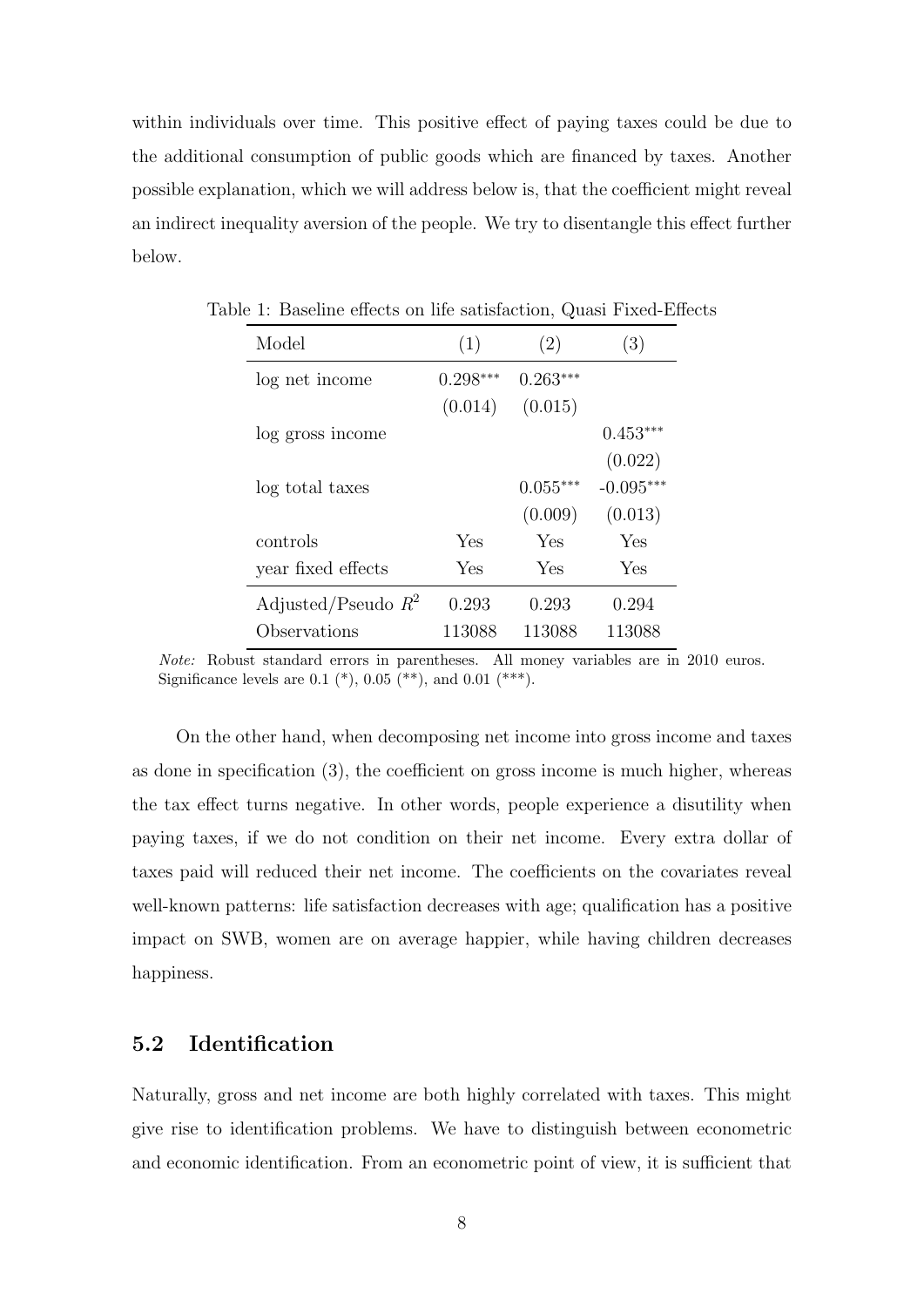income and taxes are not perfect correlates to identify the model. In the sample correlation between net income and taxes is around 0.9 both between individuals and within individuals over time. Although the correlation is not perfect, it is high, which leads to inflated variances and thus multi-collinearity problems. Yet, our results are highly significant even though our standard errors are likely to be upward biased, which shows that our coefficients are very precisely estimated. Finally, and in accordance with the point made below, we estimate our baseline model using maximum likelihood random effects and perform a likelihood ratio test on whether adding taxes to the model significantly increases the fit of the model. Results in Table [2](#page-9-0) show that taxes improve the explanatory power of the model significantly.

<span id="page-9-0"></span>

| Model                 | (1)        | (2)        |
|-----------------------|------------|------------|
| life satisfaction     |            |            |
| log net income        | $0.302***$ | $0.265***$ |
|                       | (0.011)    | (0.013)    |
| log total taxes       |            | $0.055***$ |
|                       |            | (0.008)    |
| controls              | Yes        | Yes        |
| year fixed effects    | Yes        | Yes        |
| Likelihood ratio      | -190802    | -190780    |
| Observations          | 113088     | 113088     |
| Likelihood ratio test |            |            |
| LR $\text{chi}(2)$    | 42.65      |            |
| Prob chi <sub>2</sub> | $0.000\,$  |            |

Table 2: Effects on life satisfaction, ML-QFE estimates

Note: Robust standard errors in parentheses. All money variables are in 2010 euros. Significance levels are 0.1  $(*)$ , 0.05  $(**)$ , and 0.01  $(***)$ .

From an economic point of view, identification might be scrutinized if the relationship between income and subjective well-being is non-linear (which is probably the case) and taxes, being itself a non-linear function of income, would simply capture this non-linearity. Taking logs of income and taxes is a first step to take into account the non-linear relationship between income and SWB, yet it might not be enough. In order to rule out the mentioned spurious correlation, we re-estimate our baseline specifications (2) and (3) from Table [1,](#page-8-0) replacing the logged income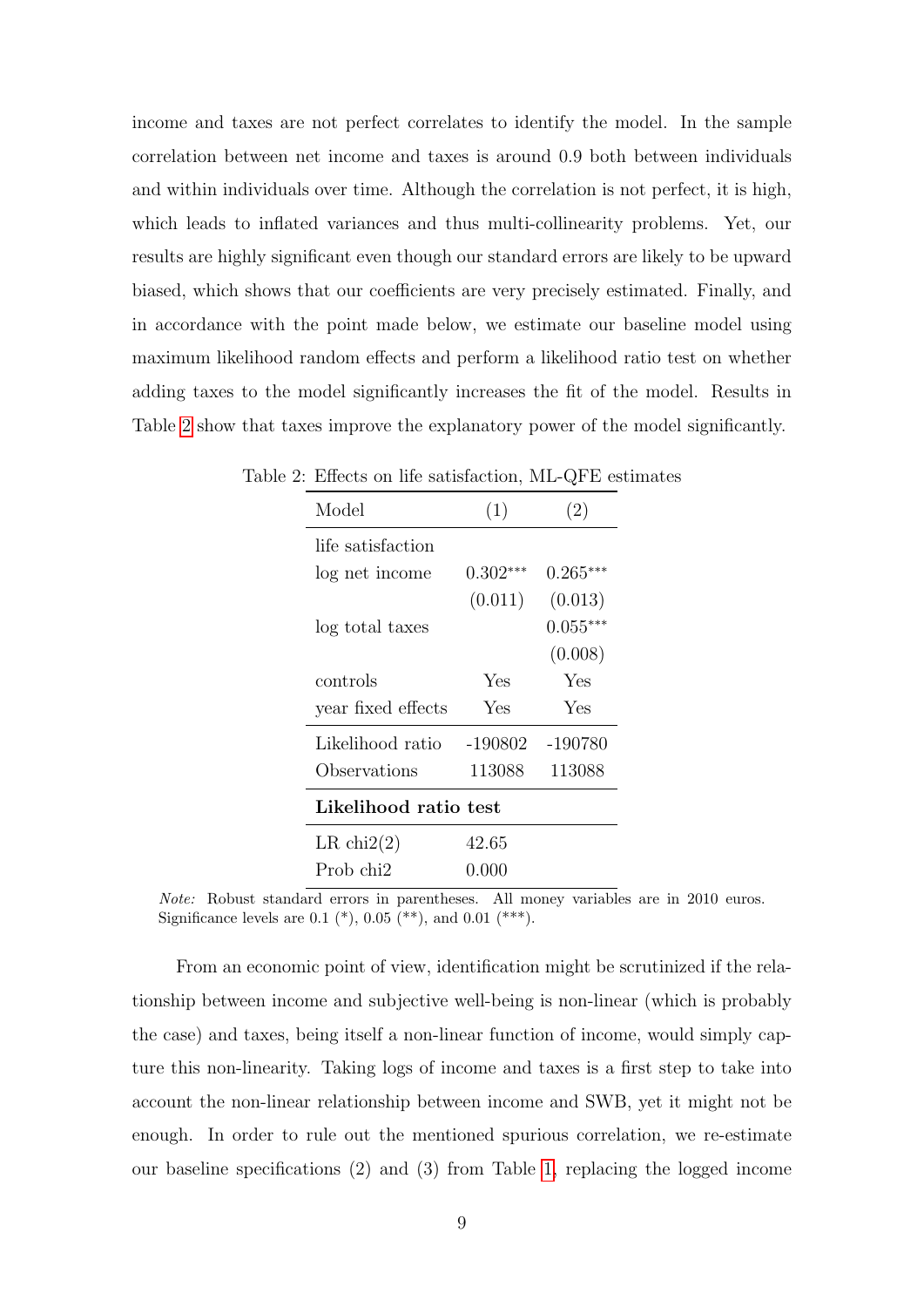variables with higher order income terms (up to the order of 10). Especially the higher-order polynomials, which are close to a non-parametric estimation, are flexible enough to capture any non-linear relationship between income and SWB. Table [A.1](#page-8-0) in the Appendix shows that effect of taxes remain significant and are very close to our baseline results.

#### 5.3 Public goods

The public economics literature offers a potential explanation for the results positive coefficient on taxes when controlling for net income. Taxes are used to finance public goods and thus higher taxes lead on average to a higher public good consumption. The SOEP provides individual information on public good consumption (measured by the cultural activity of each individual). We exploit this variable to see whether people who attend public exhibitions and concerts more often are happier when paying taxes than those who do not consume these kinds of public offers. Table [3](#page-10-0) shows that more culturally active people on average are more happy. Table [4](#page-11-0) show that people who consume cultural public goods at least once a month do in fact enjoy paying taxes, while people who never make use of such public goods do not exhibit a significantly positive coefficient. This evidence is thus in favor of the public good hypothesis.[5](#page-10-1)

|               | life satisfaction |      | net income gross income total taxes |      | working hours |
|---------------|-------------------|------|-------------------------------------|------|---------------|
| once a month  | 8.43              | 3284 | 5157                                | 1873 | 33.7          |
| less frequent | 8.11              | 2753 | 4260                                | 1506 | 33.4          |
| never         | 7.85              | 2175 | 3278                                | 1103 | 30.9          |
| total         | 8.07              | 2622 | 4036                                | 1414 | 32.6          |

<span id="page-10-0"></span>Table 3: Mean values by by cultural activity

<span id="page-10-1"></span><sup>&</sup>lt;sup>5</sup> Note that we have also merged metropolitan area information on public good expenditure per capita to the SOEP to check whether people in regions with higher per capita expenditure are relatively happier to pay taxes. Yet, the regional variation was not enough to identify significantly different effects across public good intensity.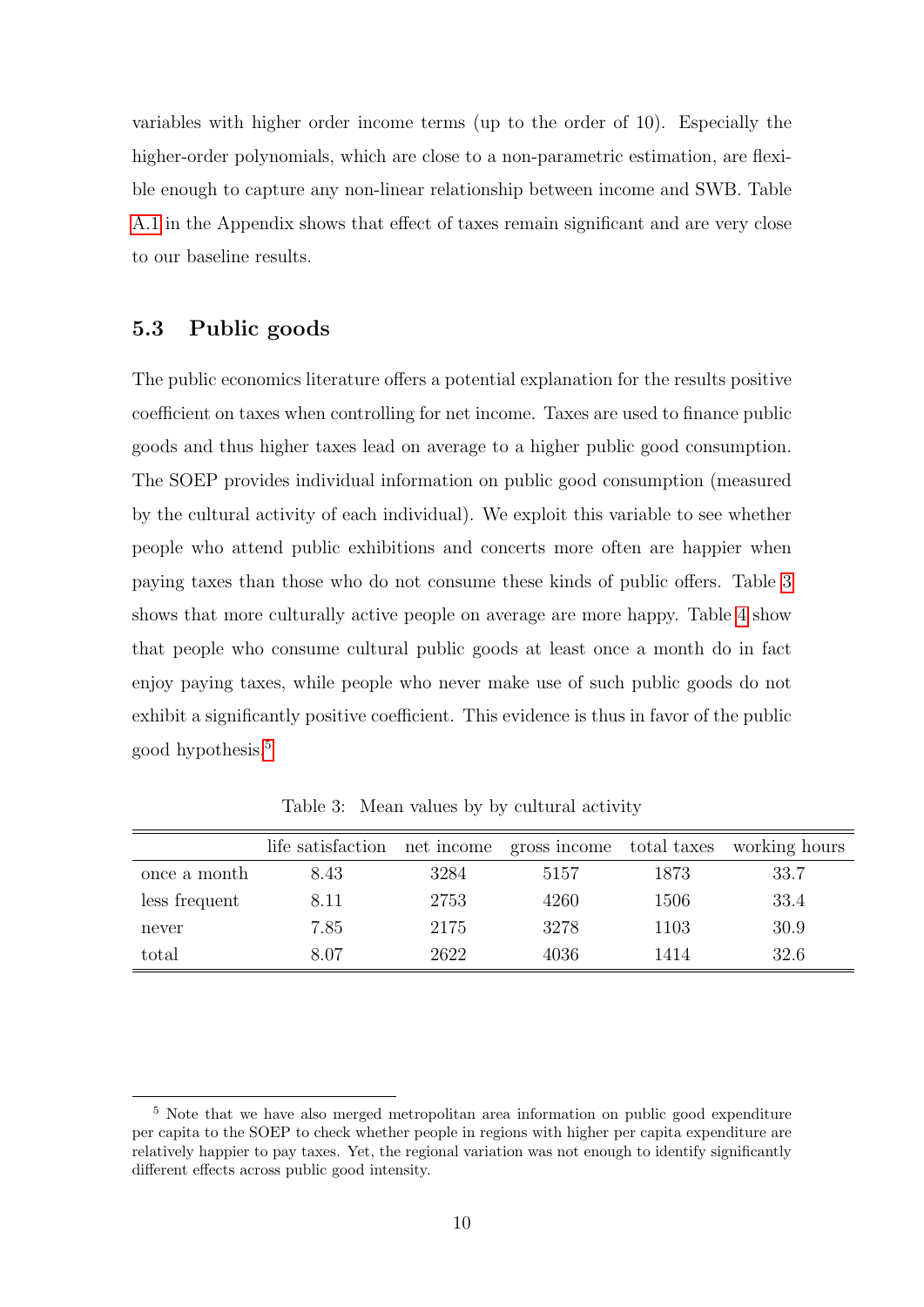| Model                            | (1)        | (2)                 | (3)                    |
|----------------------------------|------------|---------------------|------------------------|
| log net income (once a month)    | $0.223***$ | $0.175***$          |                        |
|                                  | (0.022)    | (0.027)             |                        |
| log net income (less frequent)   | $0.283***$ | $0.259***$          |                        |
|                                  |            | $(0.016)$ $(0.019)$ |                        |
| log net income (never)           | $0.333***$ | $0.292***$          |                        |
|                                  | (0.022)    | (0.026)             |                        |
| log total taxes (once a month)   |            | $0.066***$          | $-0.038$               |
|                                  |            |                     | $(0.019)$ $(0.028)$    |
| log total taxes (less frequent)  |            |                     | $0.041***$ $-0.101***$ |
|                                  |            | (0.012)             | (0.017)                |
| log total taxes (never)          |            | $0.064***$          | $-0.118***$            |
|                                  |            | (0.016)             | (0.023)                |
| log gross income (once a month)  |            |                     | $0.312***$             |
|                                  |            |                     | (0.039)                |
| log gross income (less frequent) |            |                     | $0.437***$             |
|                                  |            |                     | (0.026)                |
| log gross income (never)         |            |                     | $0.532***$             |
|                                  |            |                     | (0.036)                |
| controls                         | Yes        | Yes                 | Yes                    |
| year fixed effects               | Yes        | Yes                 | Yes                    |
| Adjusted $R^2$                   | 0.296      | 0.296               | 0.297                  |
| Observations                     | 110396     | 110396              | 110396                 |

<span id="page-11-0"></span>Table 4: Effects on life satisfaction - by by cultural activity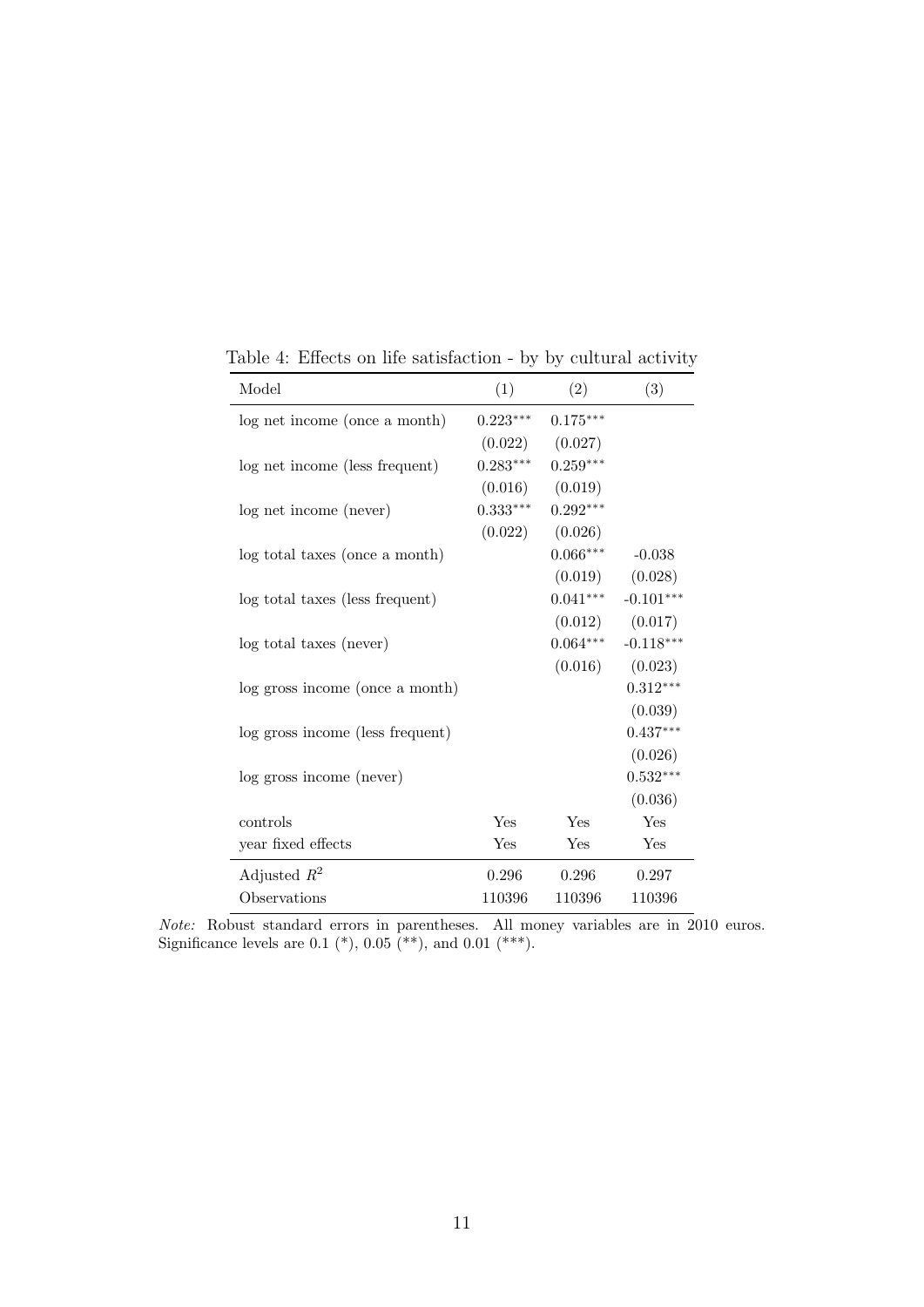#### 5.4 Inequality aversion

Another potential explanation for the positive coefficient of taxes when conditioning on net income might be that people are inequality averse (cf. [Fehr and Schmidt](#page-23-15) [\(1999\)](#page-23-15)) As taxes are used for redistribution which reduces inequality. In order to test this we will calculate State level Gini coefficients for every year and include them in the regression.

Results to be available soon

#### 5.5 Tax rates and tax types

In this subsection, we intend to show first whether marginal or average tax rates have an effect on happiness. Second, we want to explore whether income taxes have a different effect on taxes than payroll taxes (which serve basically as insurance contribution in case of illness, unemployment and retirement). For both exercises we cannot rely on the monthly data. In order to calculate marginal tax rates, we need a counterfactual reform increasing gross income by a small amount. In addition, we are not able to disentangle payroll and income taxes in the data. We therefore make use of the tax-benefit calculator IZAΨMOD and use simulated income data instead.

In order to show the validity of our tax-benefit simulations, Table [5](#page-13-0) shows that results are almost identical when using simulated data - implying that the tax-benefit calculator mimics the actual tax and transfer system reasonably well.<sup>[6](#page-12-0)</sup>

<span id="page-12-0"></span><sup>6</sup> A results also suggested by Figure [2.](#page-6-1)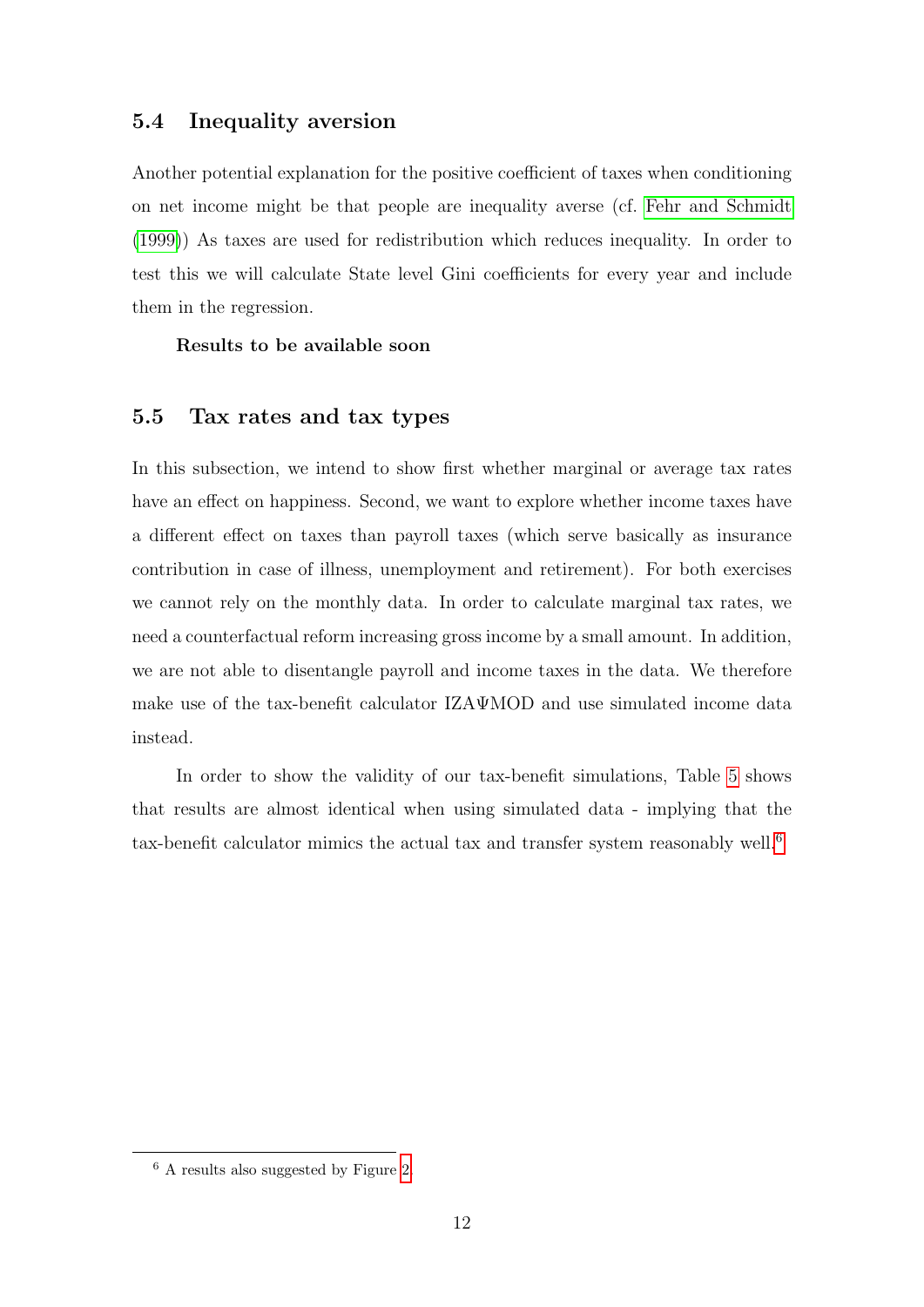| Data.              |            | Monhtly     |            | Simulated  |
|--------------------|------------|-------------|------------|------------|
| Model              | (1)        | (2)         | (3)        | (4)        |
| log net income     | $0.275***$ |             | $0.288***$ |            |
|                    | (0.019)    |             | (0.032)    |            |
| log gross income   |            | $0.476***$  |            | $0.439***$ |
|                    |            | (0.026)     |            | (0.045)    |
| log taxes          | $0.065***$ | $-0.088***$ | $0.072***$ | $-0.071**$ |
|                    | (0.011)    | (0.016)     | (0.023)    | (0.034)    |
| controls           | Yes        | Yes         | Yes        | Yes        |
| vear fixed effects | Yes        | Yes         | Yes        | Yes        |
| Adjusted $R^2$     | 0.294      | 0.295       | 0.294      | 0.294      |
| Observations       | 96873      | 96873       | 96873      | 96873      |

<span id="page-13-0"></span>Table 5: Effects on life satisfaction - by data source

Yet, we dropped two percent of the observations: one percent for each the largest positive and negative differences between reported and simulated tax payments. Moreover, we had to restrict the analysis to tax payers that do not dispose of any income from self-employment since the monthly taxes payments are very different from the yearly one, which are simulated by IZAΨMOD.<sup>[7](#page-13-1)</sup>

As far as tax rates are concerned Table [6](#page-14-0) shows that both marginal and average tax rates have a positive effect on subjective well-being when conditioning on net income. Interestingly and line with public finance theory the effect of the average tax rate is much higher than the effect of the marginal tax rate.<sup>[8](#page-13-2)</sup> Conditional on gross income, both tax rates do not affect happiness.

<span id="page-13-1"></span><sup>7</sup> After the simulation all income variables are divided by 12 to make them comparable to the monthly data

<span id="page-13-2"></span><sup>&</sup>lt;sup>8</sup> In fact, in theory, the marginal tax rate should have a zero effect on well-being, while the effect of the average tax rate should be positive.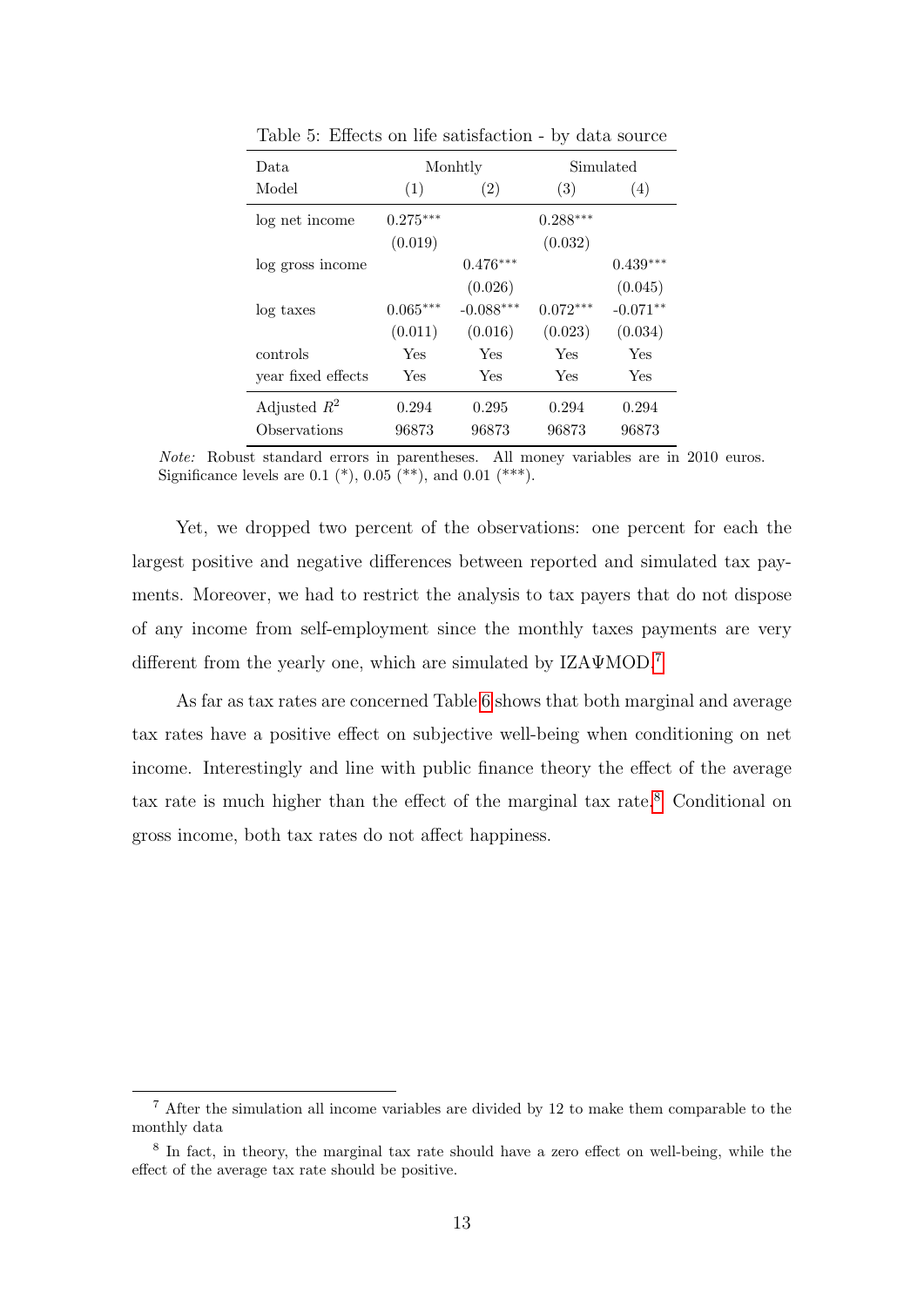| Model                 | (1)        | (2)        | (3)        | (4)        |
|-----------------------|------------|------------|------------|------------|
| log net income        | $0.332***$ |            | $0.356***$ |            |
|                       | (0.017)    |            | (0.017)    |            |
| log gross income      |            | $0.355***$ |            | $0.362***$ |
|                       |            | (0.017)    |            | (0.016)    |
| average tax rate      | $0.007***$ | 0.000      |            |            |
|                       | (0.001)    | (0.001)    |            |            |
| marginal tax rate     |            |            | $0.002**$  | $-0.001$   |
|                       |            |            | (0.001)    | (0.001)    |
| controls              | Yes        | Yes        | Yes        | Yes        |
| year fixed effects    | Yes        | Yes        | Yes        | Yes        |
| Adjusted/Pseudo $R^2$ | 0.295      | 0.295      | 0.295      | 0.295      |
| Observations          | 99451      | 99451      | 99451      | 99451      |

<span id="page-14-0"></span>Table 6: Effects of tax rates on life satisfaction

As far as tax types are concerned, Table [7](#page-15-0) suggests that paying income taxes increases subjective well-being, whereas paying payroll taxes decreases happiness. This results is somewhat puzzling since payroll taxes are used to finance social security and thus follow an individual and direct insurance motive, whereas income taxes are used for redistributive activities.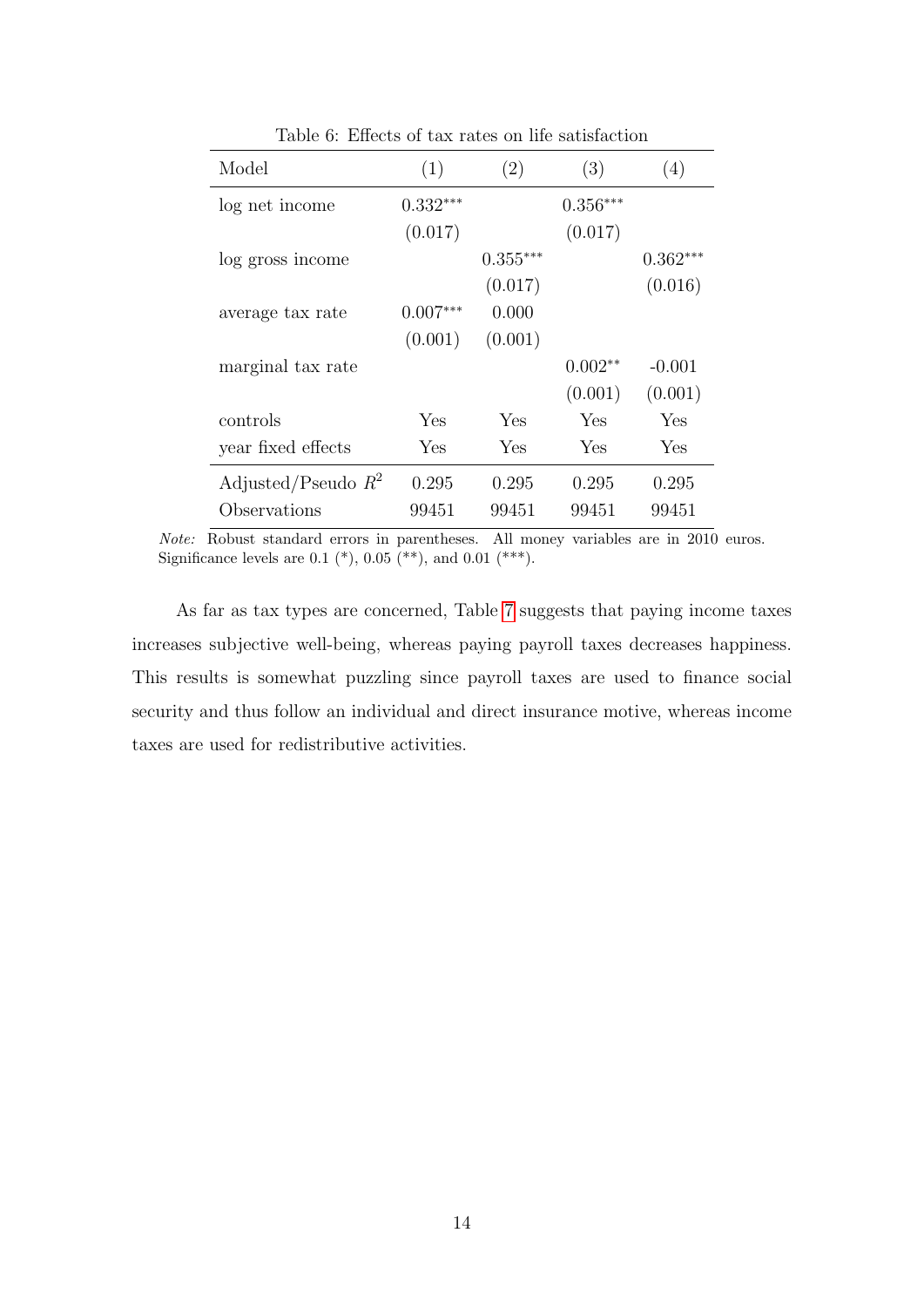| Model                 | (1)        | (2)        | (3)        | (4)         |
|-----------------------|------------|------------|------------|-------------|
| log net income        | $0.235***$ |            | $0.292***$ |             |
|                       | (0.029)    |            | (0.023)    |             |
| log gross income      |            | $0.423***$ |            | $0.356***$  |
|                       |            | (0.044)    |            | (0.024)     |
| log total taxes       | $0.099***$ | $-0.065*$  |            |             |
|                       | (0.021)    | (0.033)    |            |             |
| log income taxes      |            |            | $0.027***$ | 0.002       |
|                       |            |            | (0.007)    | (0.008)     |
| log payroll taxes     |            |            | $-0.016**$ | $-0.031***$ |
|                       |            |            | (0.007)    | (0.007)     |
| controls              | Yes        | Yes        | Yes        | Yes         |
| year fixed effects    | Yes        | Yes        | Yes        | Yes         |
| Adjusted/Pseudo $R^2$ | 0.294      | 0.295      | 0.295      | 0.296       |
| Observations          | 99665      | 99665      | 99665      | 99665       |

<span id="page-15-0"></span>Table 7: Effects of tax type on life satisfaction

#### 5.6 Heterogenous effects

In this section we test, wether the effects of taxes on happiness change for different subgroups. Note that all analyses are conducted for the tax payer sample. Descriptive statistics for all subgroup decompositions, including information on average life satisfaction, incomes, tax and working hours can be found in the Appendix (Tables [A.2](#page-9-0) to [A.5\)](#page-13-0).

Income quintiles First we check whether the positions of the subgroups in the income distribution affects your view on paying taxes. Thus, we interact the income and tax variables with a dummy variable for income quintiles. Table [8](#page-17-0) shows that the relationship between gross/net income and happiness and the position in the distribution follows a U-shaped pattern. Even more interesting is that that the poor prefer to pay, while the rich do not conditional on net income. This might be explained by the fact that the poor pay a relatively small amount of taxes due to the progressive system while they benefit disproportionably more from the public goods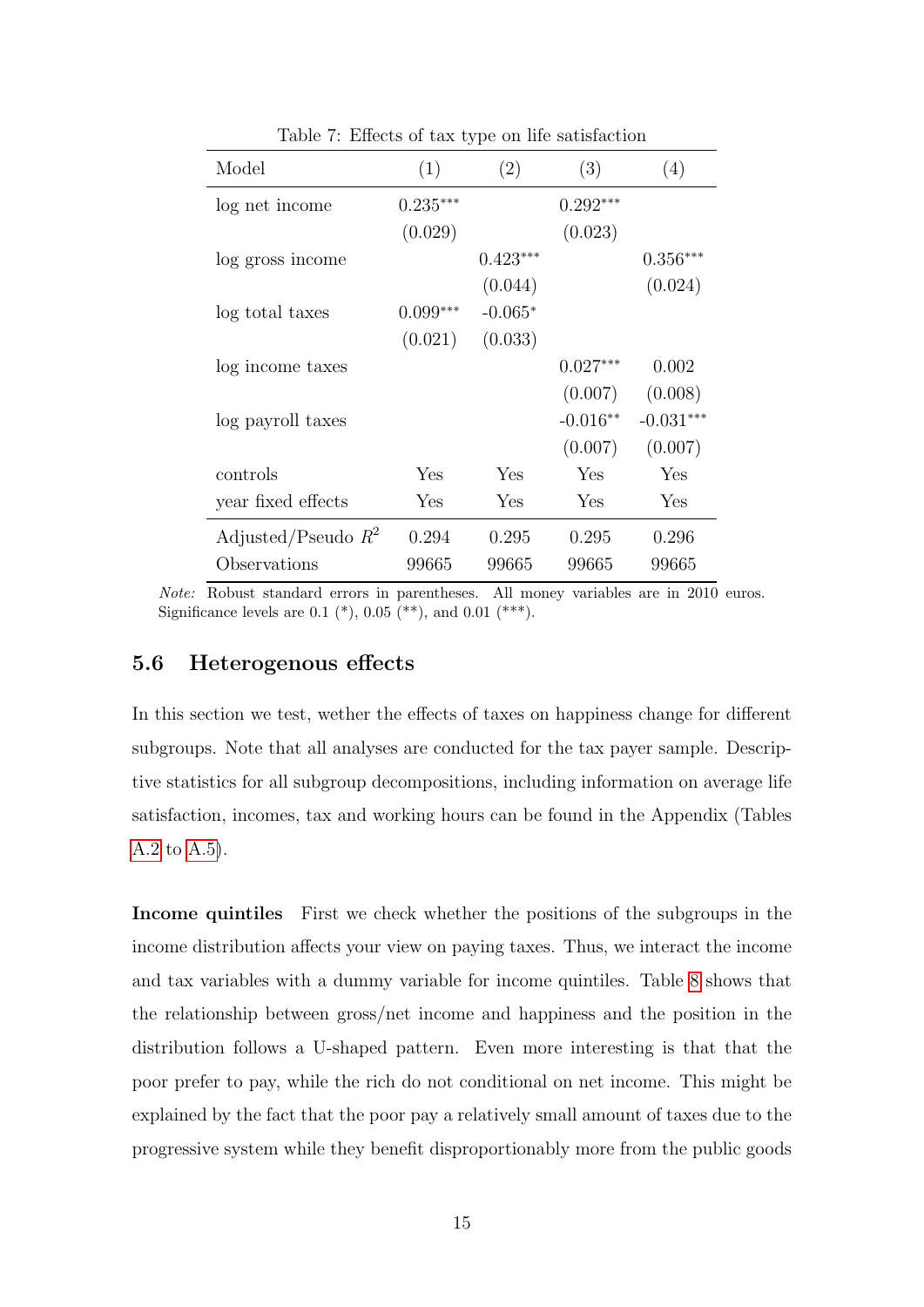consumption. When conditioning on gross income all groups show a disutility of paying taxes, which is linearly increasing when moving up in the income distribution.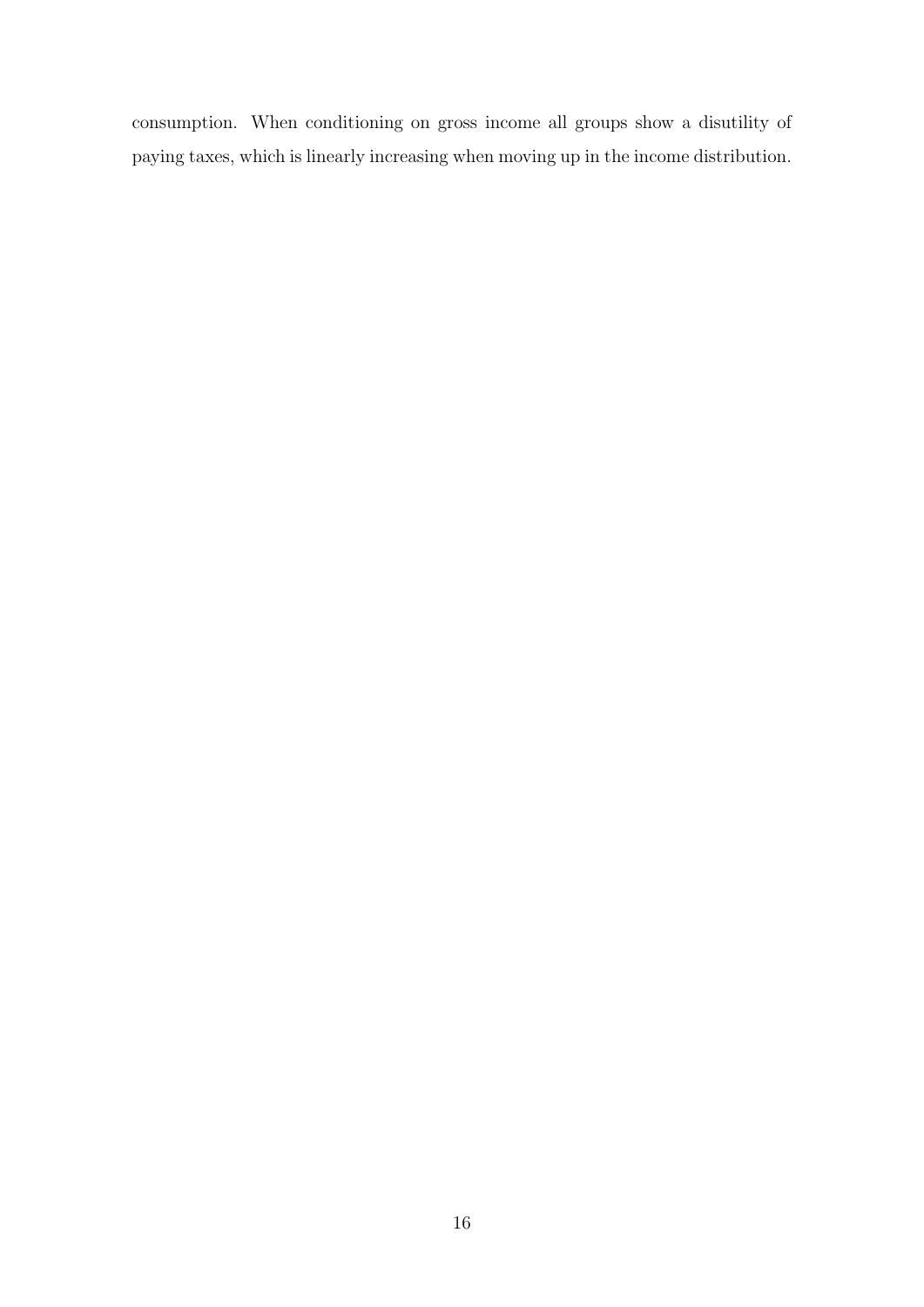<span id="page-17-0"></span>

| Model                             | (1)          | (2)        | (3)         |
|-----------------------------------|--------------|------------|-------------|
| log net income (quint1)           | $0.189***$   | $0.169***$ |             |
|                                   | (0.026)      | (0.026)    |             |
| log net income (quint2)           | $0.165***$   | $0.170***$ |             |
|                                   | (0.036)      | (0.037)    |             |
| log net income (quint3)           | $0.240***$   | $0.251***$ |             |
|                                   | (0.036)      | (0.037)    |             |
| log net income (quint4)           | $0.240***$   | $0.246***$ |             |
|                                   | (0.036)      | (0.037)    |             |
| log net income (quint5)           | $0.233***$   | $0.260***$ |             |
|                                   | (0.028)      | (0.030)    |             |
| $log$ total taxes (quint1)        |              | $0.087***$ | $-0.037*$   |
|                                   |              | (0.018)    | (0.022)     |
| $log$ total taxes $(quint2)$      |              | 0.006      | $-0.084***$ |
|                                   |              | (0.022)    | (0.026)     |
| log total taxes (quint3)          |              | $-0.020$   | $-0.127***$ |
|                                   |              | (0.024)    | (0.028)     |
| $log$ total taxes (quint4)        |              | $-0.011$   | $-0.139***$ |
|                                   |              | (0.023)    | (0.028)     |
| log total taxes (quint5)          |              | $-0.050**$ | $-0.207***$ |
|                                   |              | (0.021)    | (0.031)     |
| $log$ gross income $(quint1)$     |              |            | $0.432***$  |
|                                   |              |            | (0.043)     |
| $log$ gross income $(quint2)$     |              |            | $0.388***$  |
|                                   |              |            | (0.055)     |
| $log$ gross income $(quint3)$     |              |            | $0.439***$  |
|                                   |              |            | (0.054)     |
| $log$ gross income $(quint4)$     |              |            | $0.466***$  |
|                                   |              |            | (0.053)     |
| $log$ gross income $($ quint $5)$ |              |            | $0.444***$  |
|                                   |              |            | (0.047)     |
| controls                          | $_{\rm Yes}$ | Yes        | Yes         |
| year fixed effects                | Yes          | Yes        | Yes         |
| Adjusted $R^2$                    | 0.294        | 0.294      | 0.294       |
| Observations                      | 113088       | 113088     | 113088      |

Table 8: Effects on life satisfaction - by income quintiles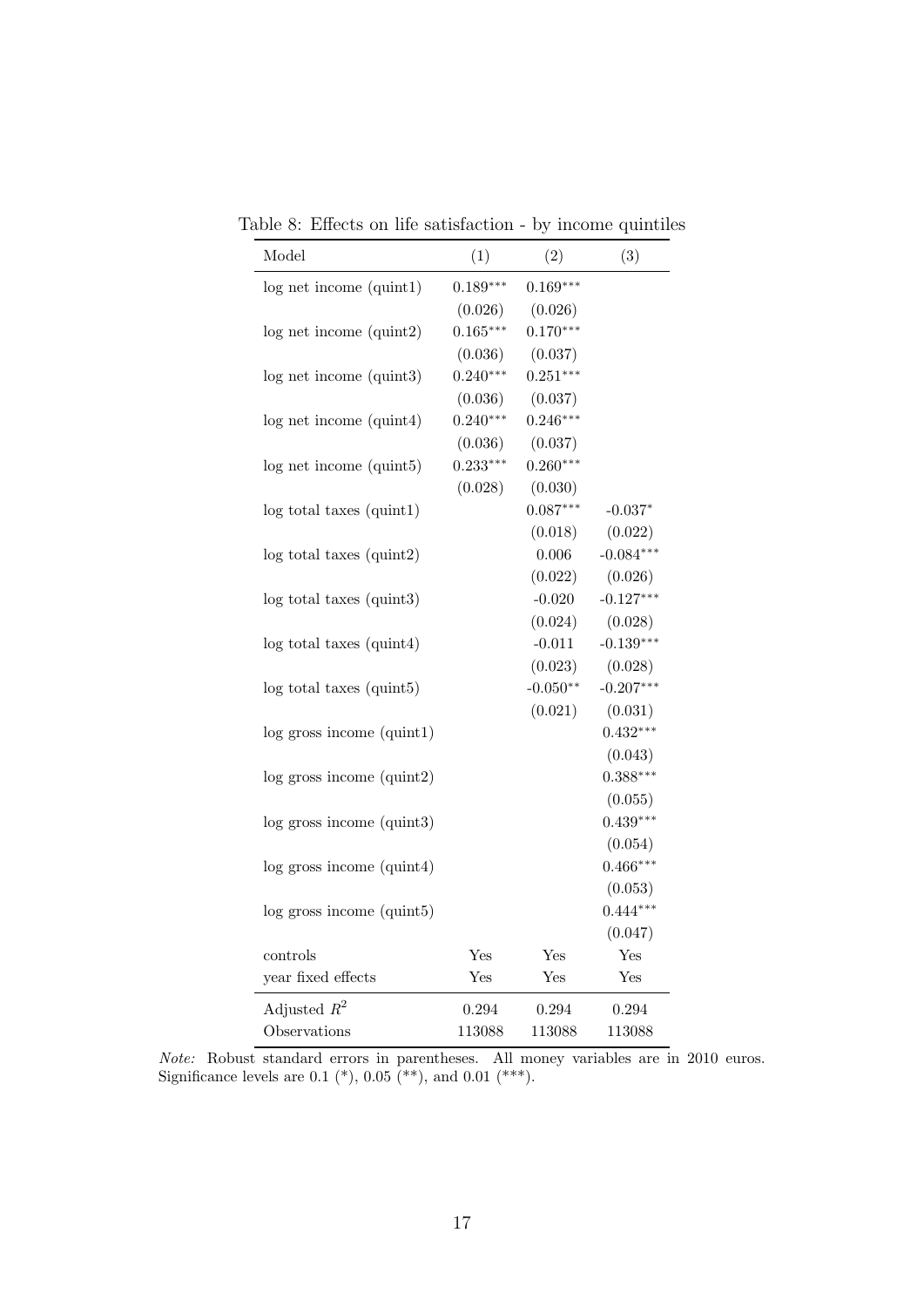Qualification We also differentiate the attitudes towards paying taxes by skilllevel (in terms of education). High-skilled individuals have obtained a degree from a university or a technical college. Medium-skilled have completed vocational training or obtained the highest German high school degree Abitur. Low-skilled have neither completed a vocational training nor obtained the Abitur. From Table [9](#page-18-0) it becomes obvious that the higher the skill level, the happier individuals are to pay taxes, conditional on net income (specification 2). This might be explained by the better knowledge of the political system and the necessity to pay taxes. Moreover, this evidence rules out that the tax results are purely driven by the position in the income distribution as Tables [8](#page-17-0) might suggest. As income increases with skill-level (Table [A.3\)](#page-10-0), it is the relatively rich who like to pay more taxes in this subgroup analysis.

| Model                             | (1)                    | (2)        | (3)         |
|-----------------------------------|------------------------|------------|-------------|
| log net income (high skilled)     | $0.304***$             | $0.254***$ |             |
|                                   | (0.019)                | (0.023)    |             |
| log net income (medium skilled)   | $0.294^{\ast\ast\ast}$ | $0.264***$ |             |
|                                   | (0.017)                | (0.019)    |             |
| log net income (low skilled)      | $0.310***$             | $0.279***$ |             |
|                                   | (0.041)                | (0.049)    |             |
| log total taxes (high skilled)    |                        | $0.066***$ | $-0.052**$  |
|                                   |                        | (0.015)    | (0.022)     |
| log total taxes (medium skilled)  |                        | $0.051***$ | $-0.113***$ |
|                                   |                        | (0.012)    | (0.017)     |
| log total taxes (low skilled)     |                        | 0.049      | $-0.113**$  |
|                                   |                        | (0.031)    | (0.046)     |
| log gross income (high skilled)   |                        |            | $0.388***$  |
|                                   |                        |            | (0.034)     |
| log gross income (medium skilled) |                        |            | $0.480***$  |
|                                   |                        |            | (0.026)     |
| log gross income (low skilled)    |                        |            | $0.484***$  |
|                                   |                        |            | (0.069)     |
| controls                          | Yes                    | Yes        | Yes         |
| year fixed effects                | Yes                    | Yes        | Yes         |
| Adjusted $R^2$                    | 0.293                  | 0.293      | 0.294       |
| Observations                      | 113088                 | 113088     | 113088      |

<span id="page-18-0"></span>Table 9: Effects on life satisfaction - by skill level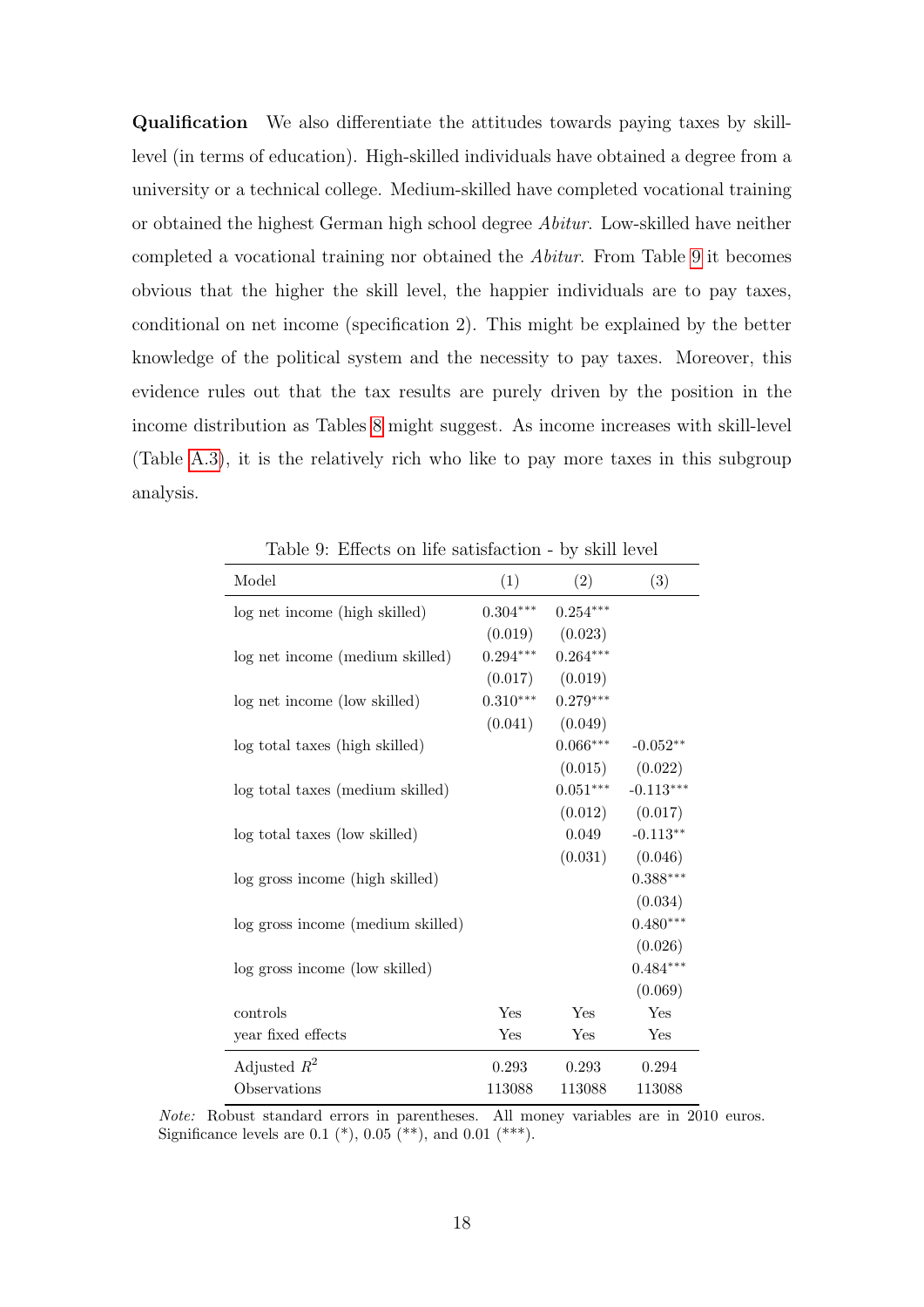East/West Third, we check for regional difference in Germany. More specifically for a East-West divide in terms of attitudes towards the role of the government. This divide could a priori be caused by growing up in different political systems with very different orientation. As it turns out from looking at Table [10](#page-19-0) Eastern Germans are indeed happier to pay taxes conditional on their income.

| Model                   | (1)        | (2)        | (3)         |
|-------------------------|------------|------------|-------------|
| log net income (west)   | $0.270***$ | $0.258***$ |             |
|                         | (0.015)    | (0.017)    |             |
| log net income (east)   | $0.382***$ | $0.268***$ |             |
|                         | (0.028)    | (0.031)    |             |
| log total taxes (west)  |            | $0.025**$  | $-0.108***$ |
|                         |            | (0.010)    | (0.015)     |
| log total taxes (east)  |            | $0.161***$ | $-0.049*$   |
|                         |            | (0.019)    | (0.027)     |
| log gross income (west) |            |            | $0.421***$  |
|                         |            |            | (0.024)     |
| log gross income (east) |            |            | $0.560***$  |
|                         |            |            | (0.042)     |
| controls                | <b>Yes</b> | Yes        | Yes         |
| year fixed effects      | Yes        | Yes        | Yes         |
| Adjusted $R^2$          | 0.293      | 0.294      | 0.295       |
| Observations            | 113088     | 113088     | 113088      |

<span id="page-19-0"></span>Table 10: Effects on life satisfaction - by East/West

Note: Robust standard errors in parentheses. All money variables are in 2010 euros. Significance levels are 0.1  $(*)$ , 0.05  $(**)$ , and 0.01  $(***)$ .

Political preference In a similar vein, political preferences might shape one's view on paying taxes. Thus we differentiate between left and right by interacting the variables of interest with a dummy indicating the political preference, where leftist is defined as voting for the Social Democratic Party (SPD) or the Green Party (Die  $Grünen)$  of the Left party (*Die Linken*) or any possible coalition containing those parties. Rightist is defined as having a preference of the Christian-Democratic Party (CDU/CSU) or the Liberal Party (FDP) or a coalition of the two. Indeed, following the intuition, we find that leftist seem to be more willing to pay taxes independent of the income definition used as control (Table [11\)](#page-20-0).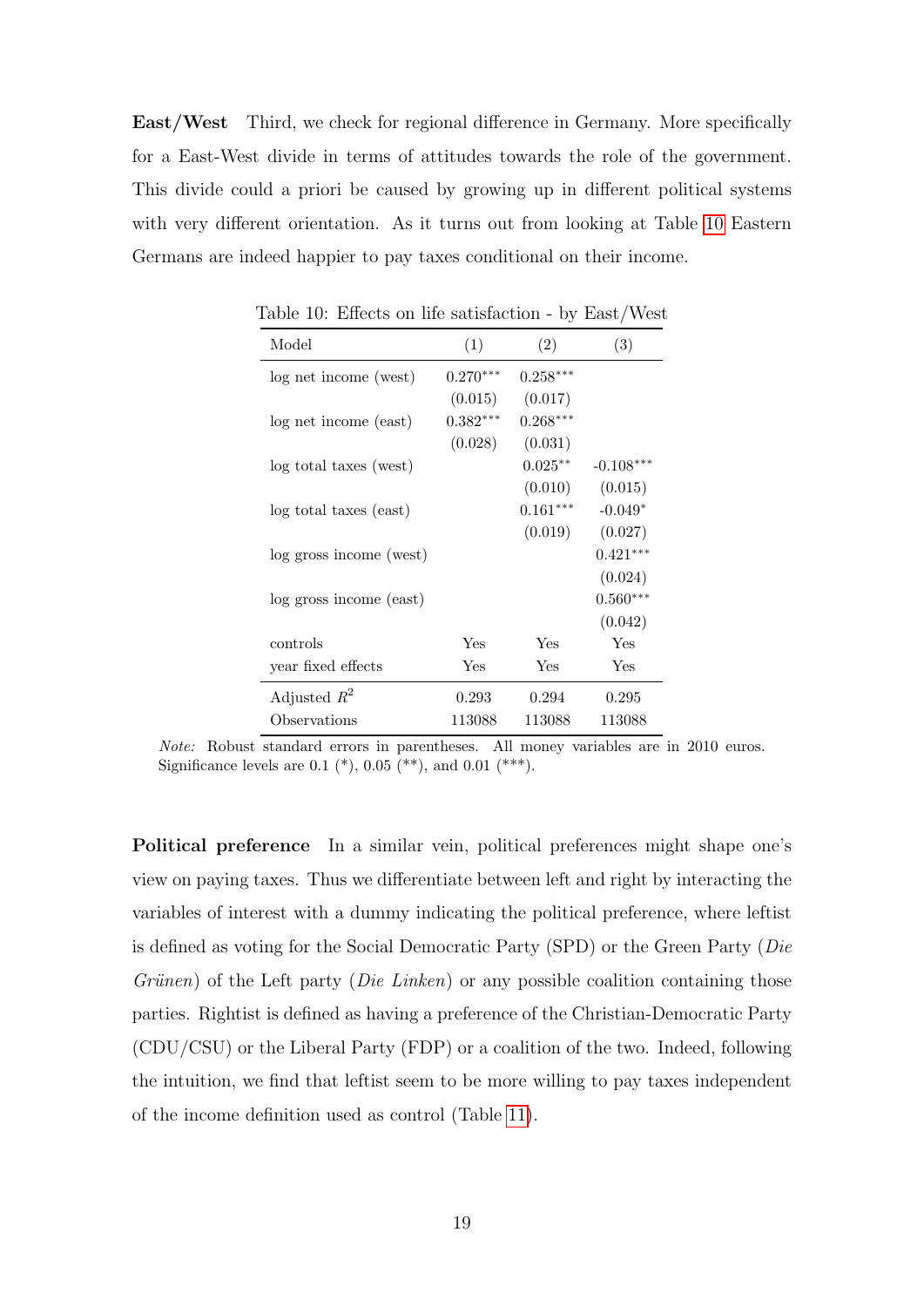<span id="page-20-0"></span>

| Model                       | (1)        | (2)        | (3)         |
|-----------------------------|------------|------------|-------------|
| log net income (rightist)   | $0.270***$ | $0.262***$ |             |
|                             | (0.036)    | (0.043)    |             |
| log net income (leftist)    | $0.353***$ | $0.322***$ |             |
|                             | (0.036)    | (0.043)    |             |
| log total taxes (rightist)  |            | 0.018      | $-0.117***$ |
|                             |            | (0.029)    | (0.041)     |
| log total taxes (left ist)  |            | 0.045      | $-0.104**$  |
|                             |            | (0.029)    | (0.041)     |
| log gross income (rightist) |            |            | $0.414***$  |
|                             |            |            | (0.061)     |
| log gross income (left ist) |            |            | $0.483***$  |
|                             |            |            | (0.060)     |
| controls                    | Yes        | Yes        | Yes         |
| year fixed effects          | Yes        | Yes        | Yes         |
| Adjusted $R^2$              | 0.292      | 0.292      | 0.293       |
| Observations                | 20629      | 20629      | 20629       |

Table 11: Effects on life satisfaction - by political preferences

**Other groups** We also decompose the tax effects by gender, work intensity and labor market group (i.e. wage workers, self-employed, civil servant). Yet, we do not find systematic differences between those groups.

#### 5.7 Robustness

We conduct several robustness checks, the results of which are presented in the Appendix. First, we check the sensitivity of our results with respect to the estimator. As noted above we apply the quasi fixed-effects (QFE) estimator following [Akay and](#page-23-13) [Martinsson](#page-23-13) [\(2009\)](#page-23-13). Potentially, there are two things to worry about. First, QFE might not take out all unobserved individual effects. Second, subjetive well-being is measured on a ordinal not a cardinal scale, which is not taken into account when using a linear random effects model. Both concerns, however, can be discarded, as Table [A.6](#page-14-0) suggests, as OLS, Fixed Effects and Ordered Probit estimators yield basically identical results.

Secondly, there is no clear rule of how to treat individuals in couples and their incomes. Is spouse income a public good, or a private good? What is the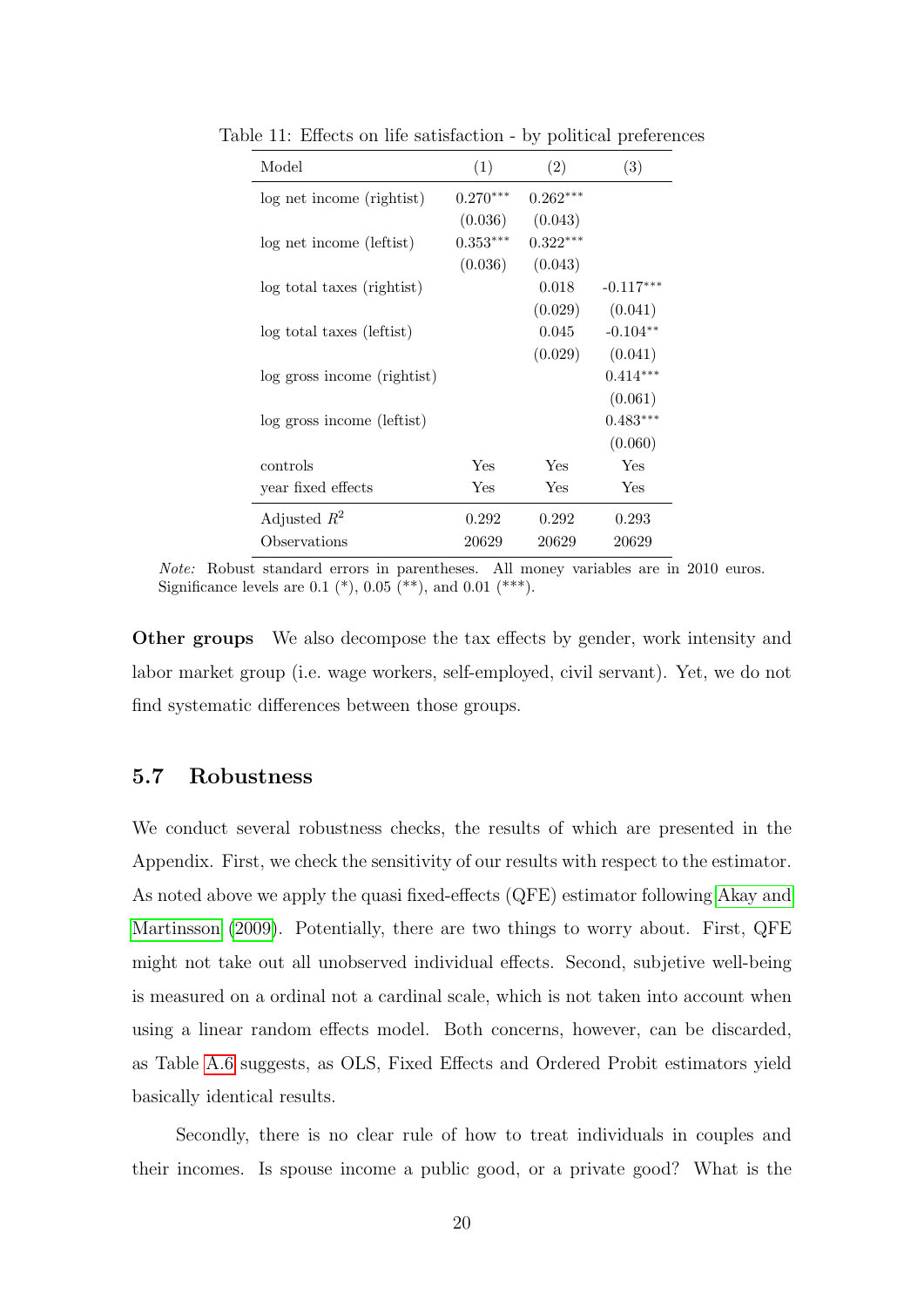sharing rule? In order to check he sensitivity of our results, we first estimate the baseline model separately for singles and couples (see Table [A.7\)](#page-15-0). Results are quite similar, but individuals in couples seem to be less happy to pay taxes. Secondly, we experiment with the definition of income for couples suggesting two extreme scenarios: couple income might be 100 per cent a public good, meaning that each spouse gets assigned the full household income (and full tax liabilities) or it might be a 100 per cent a private good, meaning that each partner only get half of the income.[9](#page-21-1) Table [A.8](#page-17-0) presents the results.

Moreover, Table [A.9](#page-18-0) shows that the results are qualitatively comparable when using financial satisfaction instead of general satisfaction as dependent variable. Yet, and reassuringly, the magnitude of the effects is much higher, when looking at the financial satisfaction which is more closely related to income concerns. Finally, as Tables [A.10](#page-19-0) and [A.11](#page-20-0) in the Appendix suggest, the results are neither sensitive to whether we use net or disposable income nor to the health measure used as a control variable.[10](#page-21-2)

### <span id="page-21-0"></span>6 Conclusion

In this paper, we combined the subjective well-being and the public finance literature analyzing the effect of paying taxes on individual happiness. From a theoretical perspective, taxes are a withdrawal of personal income, on the one hand, which should yield negative effects on subjective well-being. On the other hand, taxes are used to finance public goods, which, in turn, are consumed by (parts of) the taxpayers. This public good consumption should yield increasing levels of happiness.

Using 26 waves of the German Socio-Economic Panel, we do find that controlling for net income, taxation has a positive, significant and robust effect on happiness. This positive effect is indeed higher for individuals consuming public goods more frequently. It is also higher for people at the lower part of the income

<span id="page-21-2"></span><span id="page-21-1"></span><sup>9</sup> We assume a 50:50 sharing rule.

<sup>&</sup>lt;sup>10</sup> In the baseline, we use the most common health measure, i.e. the subjective evaluation of personal health measured on a 1-5 scale. as alternatives we employ satisfaction with health and a more objective measure, measuring annual doctoral visits.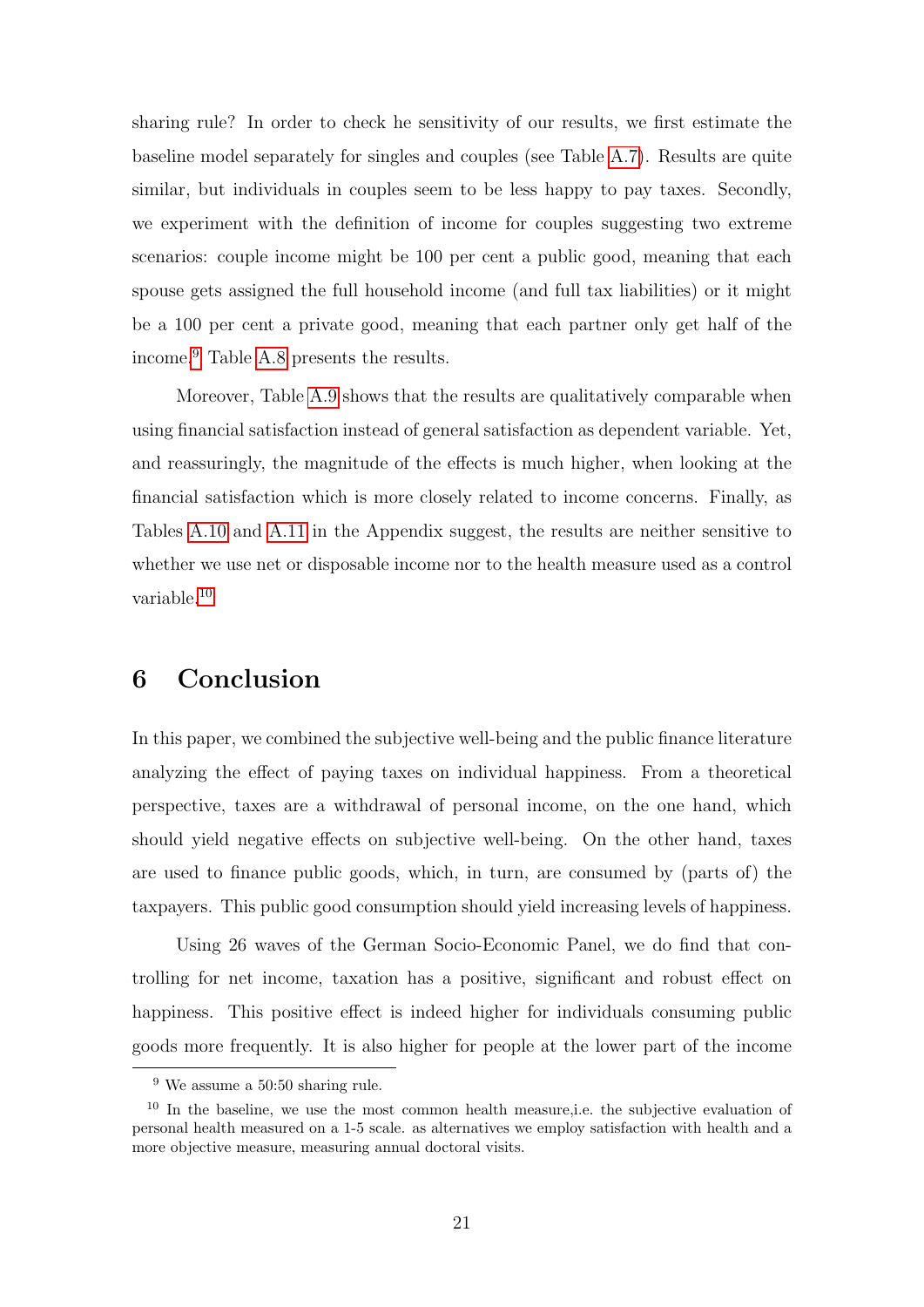distributions, i.e. those who benefit more from redistributive policies. In line with public finance, theory the effect of the average tax rate is much more positive than the coefficient of the marginal rate.

We also find evidence in favor of our hypothesis of withdrawn personal income. When conditioning on gross instead of net income, taxes have an unambiguously negative and significant sign for all subgroups. Decomposing the population into subgroups, we show that Eastern Germans, who have been brought up in a system where the government played a much bigger role, tend to be relative more happy to pay taxes. Following the intuition, more educated individuals and leftist individuals are happier to pay taxes.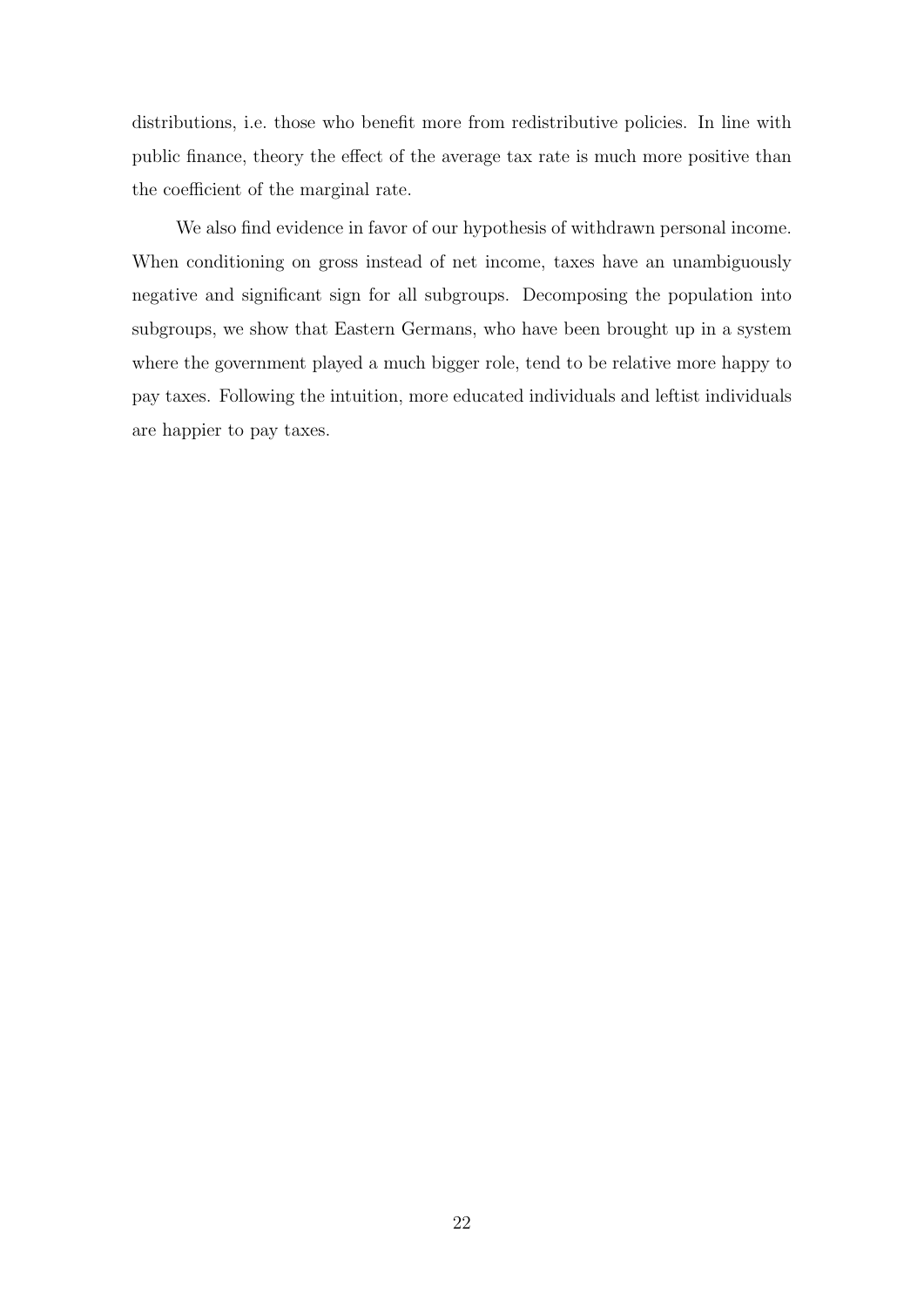### References

- <span id="page-23-13"></span>Akay, A. and P. Martinsson (2009). Sundays Are Blue: Aren't They? The Dayof-the-Week Effect on Subjective Well-Being and Socio-Economic Status. IZA Discussion Paper No. 4563.
- <span id="page-23-8"></span>Alesina, A., R. Di Tella, and R. MacCulloch (2004). Inequality and happiness: Are Europeans and American different? Journal of Public Economics 88(9-10), 2009–2042.
- <span id="page-23-9"></span>Bagaric, M. and J. A. McConvill (2005). Stop Taxing Happiness: A New Perspective on Progressive Taxation. Pittsburgh Tax Review  $2(2)$ .
- <span id="page-23-12"></span>Bitler, M. and H. W. Hoynes (2006). Welfare Reform and Indirect Impacts on Health. NBER Working Paper No. 12642.
- <span id="page-23-11"></span>Bitler, M. P., J. B. Gelbach, and H. W. Hoynes (2005). Welfare Reform and Health. Journal of Human Resources  $40(2)$ , 309-334.
- <span id="page-23-5"></span>Bjørnskov, C. (2003). The Happy Few: Cross-Country Evidence on Social Capital and Life Satisfaction. Kyklos  $56(1)$ , 3-16.
- <span id="page-23-4"></span>Bjørnskov, C., A. Dreher, and J. A. Fischer (2007). The bigger the better? Evidence of the effect of government size on life satisfaction around the world. Public Choice  $130(3)$ , 267–292.
- <span id="page-23-3"></span>Blanchflower, D. and A. Oswald (2011). International Happiness. NBER Working Paper 16668.
- <span id="page-23-10"></span>Blank, R. M. (2002). Evaluating Welfare Reform in the United States. Journal of Economic Literature  $40(4)$ , 1105–1166.
- <span id="page-23-14"></span>Chamberlain, G. (1984). Panel data. In Z. Griliches and M. Intriligator (Eds.), Handbook of Econometrics, Volume 2, Amsterdam. North Holland.
- <span id="page-23-0"></span>Clark, A. E. and A. J. Oswald (1996). Satisfaction and comparison income. Journal of Public Economics 61 (3), 359–381.
- <span id="page-23-2"></span>Di Tella, R. and R. MacCulloch (2006). Some Uses of Happiness Data in Economics. Journal of Economic Perspectives  $20(1)$ , 25-46.
- <span id="page-23-7"></span>Di Tella, R., R. MacCulloch, and A. Oswald (2003). The Macroeconomics of Happiness. Review of Economics and Statistics 85 (4), 809–827.
- <span id="page-23-6"></span>Diener, E., M. Diener, and C. Diener (1995). Factors Predicting the Subjective Well-Being of Nations. Journal of Personality and Social Psychology 69(5), 851–864.
- <span id="page-23-15"></span>Fehr, E. and K. M. Schmidt (1999). A Theory of Fairness, Competition, and Cooperation. *Quarterly Journal of Economics 114* (3), 817–868.
- <span id="page-23-1"></span>Ferrer-i Carbonell, A. (2005). Income and Well-Being: An Empirical Analysis of the Comparison Income Effect. Journal of Public Economics 89, 997–1019.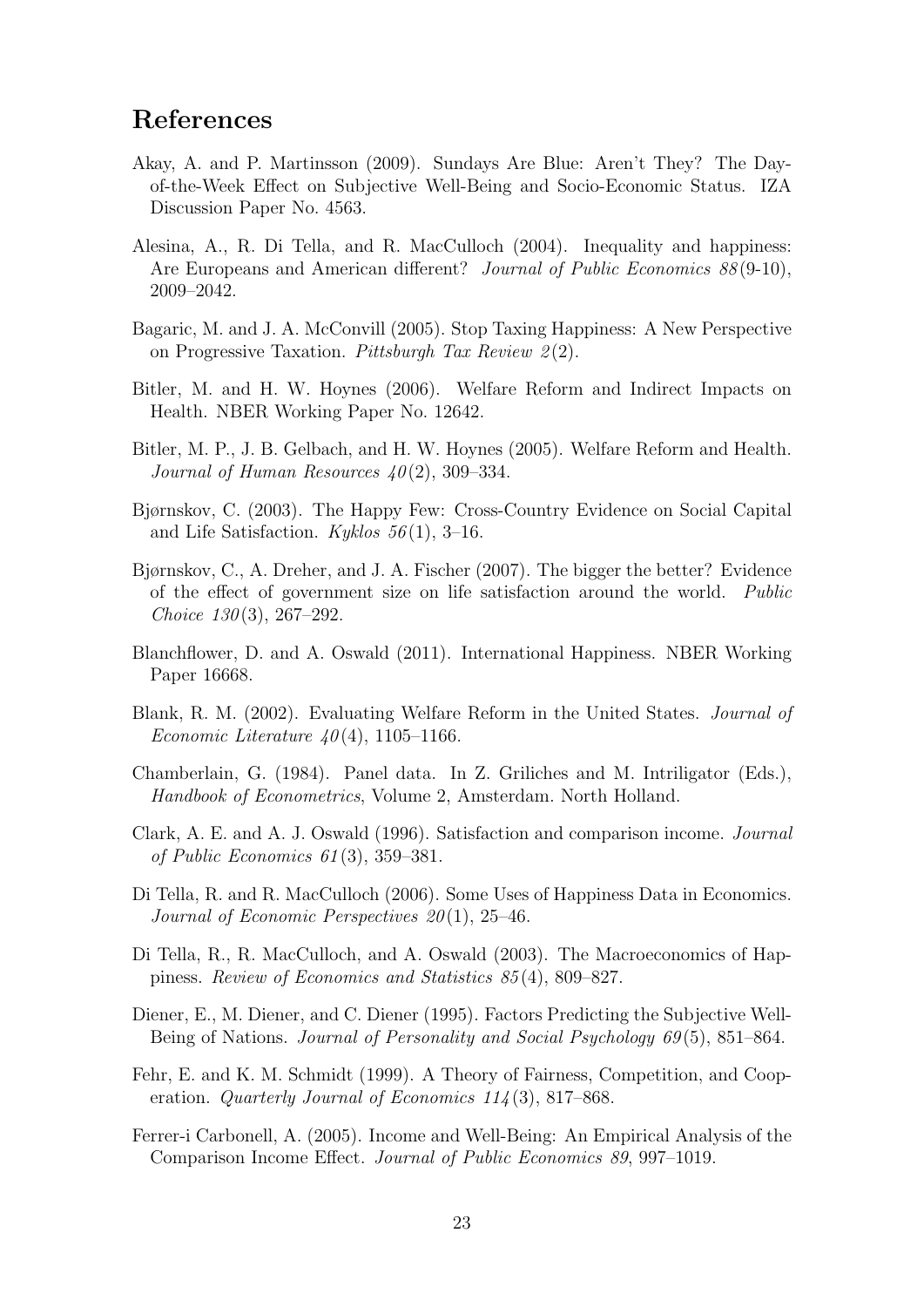- <span id="page-24-5"></span>Flavin, P., A. C. Pacek, and B. Radcliff (2011). State Intervention and Subjective Well-Being in Advanced Industrial Democracies. Politics & Policy 39(2), 251– 269.
- <span id="page-24-12"></span>Frey, B. S., S. Luechinger, and A. Stutzer (2009). The life satisfaction approach to valuing public goods: The case of terrorism. Public Choice 138, 317–345.
- <span id="page-24-8"></span>Frey, B. S. and A. Stutzer (2001). Happiness, Economy and Institutions. The Economic Journal 110 (446), 918–938.
- <span id="page-24-0"></span>Frey, B. S. and A. Stutzer (2002). What Can Economists Learn from Happiness Research? Journal of Economic Literature  $40(2)$ , 402-435.
- <span id="page-24-6"></span>Frijters, P., J. P. Haisken-DeNew, and M. A. Shields (2004a). Investigating the Patterns and Determinants of Life Satisfaction in Germany Following Reunification. Journal of Human Resources 39(3), 649–674.
- <span id="page-24-15"></span>Frijters, P., J. P. Haisken-DeNew, and M. A. Shields (2004b). Money Does Matter! Evidence from Increasing Real Income and Life Satisfaction in East. American Economic Review 94 (3), 730–740.
- <span id="page-24-10"></span>Griffith, T. D. (2004). Progressive Taxation and Happiness. Boston College Law Review 45, 1363–1398.
- <span id="page-24-11"></span>Gruber, J. H. and S. Mullainathan (2005). Do Cigarette Taxes Make Smokers Happier? Advances in Economic Analysis  $\mathcal B$  Policy 5(1).
- <span id="page-24-2"></span>Helliwell, J. F. (2003). How's life? Combining individual and national variables to explain subjective well-being. Economic Modelling 20, 331–360.
- <span id="page-24-3"></span>Helliwell, J. F. (2006). Well-Being, Social Capital and Public Policy: What's New? The Economic Journal 116, C34–C45.
- <span id="page-24-7"></span>Helliwell, J. F. and H. Huang (2008). How's Your Government? International Evidence Linking Good Government and Well-Being. British Journal of Political Science 38, 595–619.
- <span id="page-24-4"></span>Hessami, Z. (2010). The Size and Composition of Government Spending in Europe and Its Impact on Well-Being. Kyklos  $63(3)$ , 346–382.
- <span id="page-24-14"></span>Ifcher, J. (2011). The Happiness of Single Mothers after Welfare Reform. The B.E. Journal of Economic Analysis & Policy 11 (1).
- <span id="page-24-1"></span>Kahneman, D. and A. B. Krueger (2006). Developments in the Measurement of Subjective Well-Being. Journal of Economic Perspectives  $20(1)$ , 3–24.
- <span id="page-24-13"></span>Kassenboehmer, S. C. and J. P. Haisken-DeNew (2009). Social Jealousy and Stigma: Negative Externalities of Social Assistance Payments in Germany. Ruhr Economic Paper No. 117.
- <span id="page-24-9"></span>Layard, R. (1980). Human Satisfactions and Public Policy. The Economic Journal  $90(360)$ , 737–750.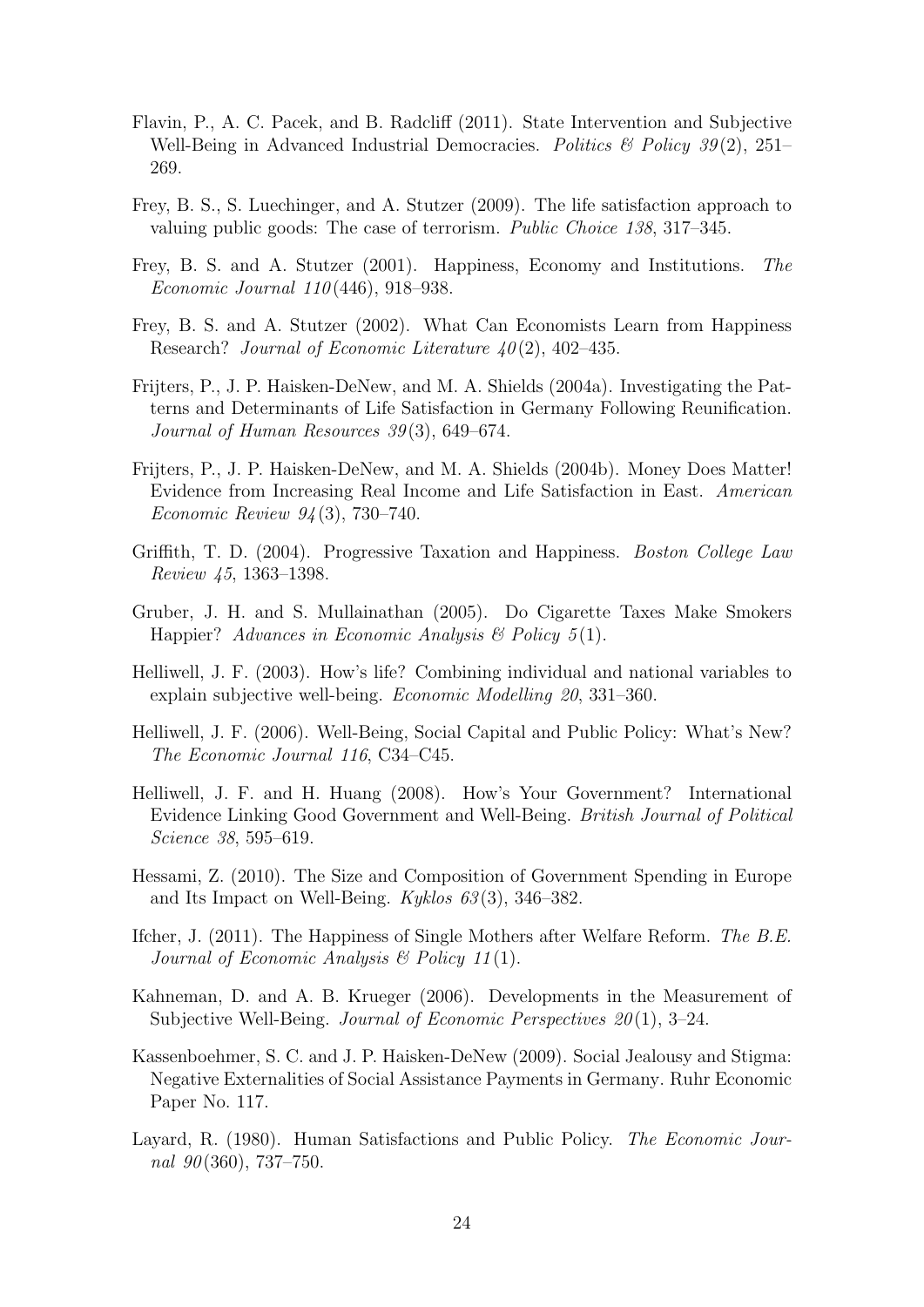- <span id="page-25-4"></span>Layard, R. (2006). Happiness and Public Policy: a Challenge to the Profession. The Economic Journal 116, 24–33.
- <span id="page-25-9"></span>Lubian, D. and L. Zarri (2011). Happiness and Tax Morale: an Empirical Analysis. Department of Economics, University of Verona, Working Paper No 4.
- <span id="page-25-7"></span>Luechinger, S. (2009). Valuing Air Quality Using the Life Satisfaction Approach. The Economic Journal 119 (536), 482–515.
- <span id="page-25-11"></span>Luechinger, S., S. Meier, and A. Stutzer (2010). Why Does Unemployment Hurt the Employed?: Evidence from the Life Satisfaction Gap Between the Public and the Private Sector. Journal of Human Resources 45 (4), 998–1045.
- <span id="page-25-8"></span>Luechinger, S. and P. A. Raschky (2009). Valuing flood disasters using the life satisfaction approach. *Journal of Public Economics 93* (3-4), 620–633.
- <span id="page-25-0"></span>Luttmer, E. F. P. (2005). Neighbors as Negatives: Relative Earnings and Well-Being. Quarterly Journal of Economics 120 (3), 963–1002.
- <span id="page-25-6"></span>Oishi, S., U. Schimmack, and E. Diener (2011). Progressive Taxation and the Subjective Well-Being of Nations. Psychological Science, forthcoming.
- <span id="page-25-3"></span>Oswald, A. (1983). Altruism, Jealousy and the Theory of Optimal Non-Linear Taxation. Journal of Public Economics  $20(1)$ , 77–87.
- <span id="page-25-1"></span>Oswald, A. (1997). Happiness and Economic Performance. The Economic Journal  $107(445)$ , 1815–1831.
- <span id="page-25-12"></span>Peichl, A., H. Schneider, and S. Siegloch (2010). Documentation IZAΨMOD: The IZA Policy SImulation MODel. IZA Discussion Paper No. 4865.
- <span id="page-25-13"></span>Peichl, A. and S. Siegloch (2011). Accounting for Labor Demand Effects in Structural Labor Supply Models. *Labour Economics*  $19(1)$ , 129–138.
- <span id="page-25-2"></span>Veenhoven, R. (2000). Wellbeing in the Welfare State: level not higher, distribution not more equitable. Journal of Comparative Policy Analysis 2, 91–125.
- <span id="page-25-10"></span>Wagner, G. G., J. R. Frick, and J. Schupp (2007). The German Socio-Economic Panel Study (SOEP) - Scope, Evolution and Enhancements. Schmollers Jahrbuch: Journal of Applied Social Science Studies 127(1), 139–169.
- <span id="page-25-5"></span>Weisbach, D. (2008). What Does Happiness Research Tell Us About Taxation? Journal of Legal Studies 37(S2), 293-324.

## A Appendix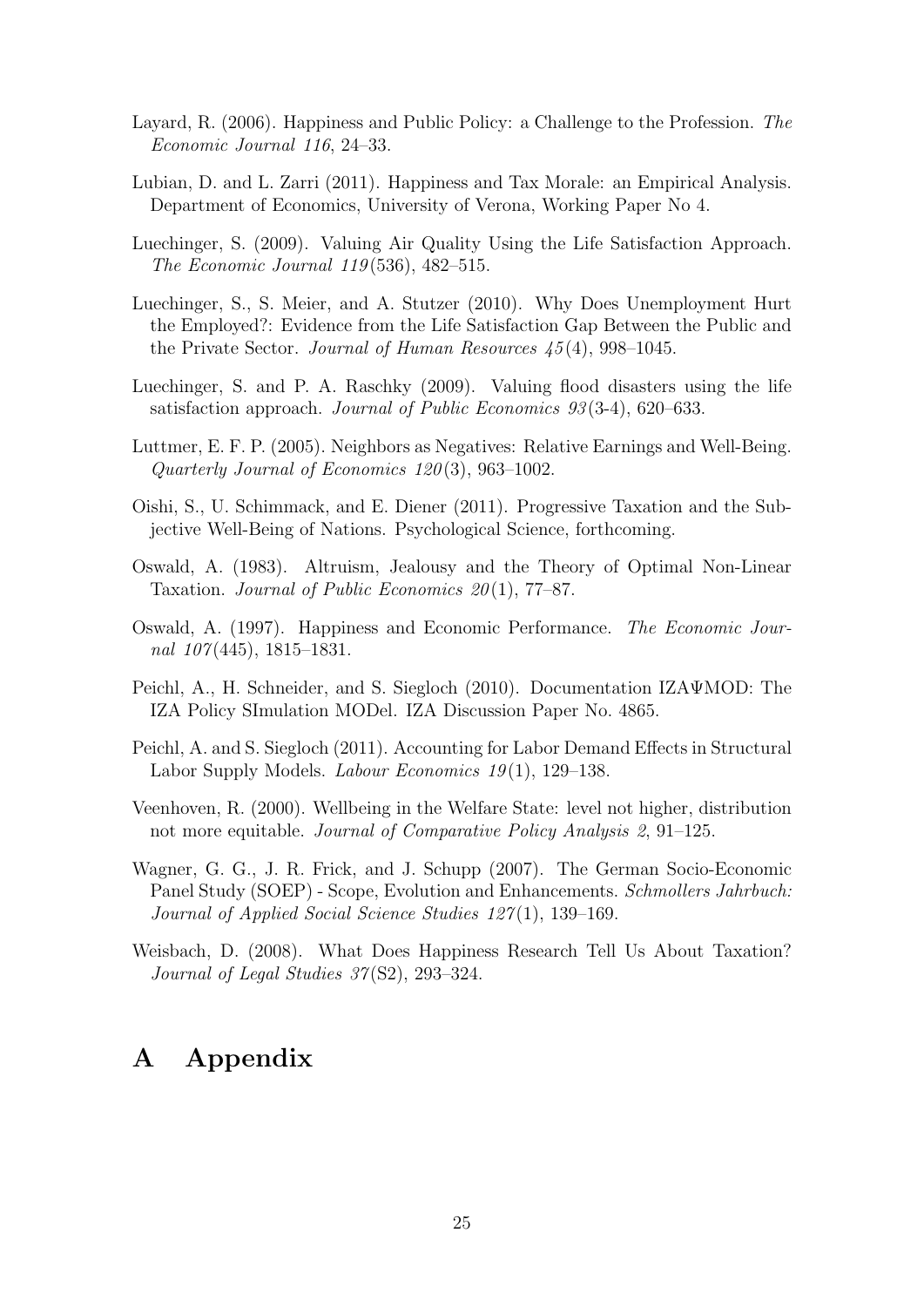| Income polynomial<br>netincpoly2<br>netincpoly1<br>Model                                                                                                                                                                                                                                                   | Order 1<br>$0.568***$<br>(0.096)<br>$\widehat{e}$                | $\widehat{\mathbf{c}}$              | Order <sub>2</sub><br>$\substack{(0.073) \\ -0.103***}$<br>$0.956***$<br>$\widehat{\mathbf{c}}$ | $\widehat{E}$                                   | Order<br>$(0.114)$<br>$-0.557***$<br>$1.432***$<br>$\widehat{\mathbb{G}}$                                                        | Table A.1:<br>$\rm^{(6)}$<br>$\infty$                                    | Order 4<br>$(0.119)$<br>$(0.119)$<br>$2.089***$<br>$\odot$            | $_{\rm (8)}$                                                                                     | Effects using different income polynomials<br>Order 5<br>$(0.148)$<br>$-2.509***$<br>$2.639***$<br>$\begin{array}{c} (9) \\ \end{array}$ | (10)                                                                                                                       | Order 6<br>$(0.189)$<br>4.103***<br>$3.305***$<br>$\left( \text{ii}\right)$                                     | $\left( 12\right)$                                                                                                                                  | Order 7<br>$(0.262)$<br>-6.596***<br>$4.090***$<br>$\left( 13\right)$                                                                                 | (14)                                                                                                                                                                            | Order 8<br>$(0.322)$<br>$-8.915***$<br>$4.699***$<br>(15)                                                                                                           | (16)                                                                                                                                                                                                       | Order 9<br>$5.907***$<br>(0.251)<br>$3.965***$<br>$(17)$                                                                                                                                             | (18)                                                                                                                                                                                                                                | Order 10<br>$10.739***$<br>$5.182***$<br>(0.367)<br>(19)                                                                                                                                       | (20)                                                                                                                                                                                                                                                                                                           |
|------------------------------------------------------------------------------------------------------------------------------------------------------------------------------------------------------------------------------------------------------------------------------------------------------------|------------------------------------------------------------------|-------------------------------------|-------------------------------------------------------------------------------------------------|-------------------------------------------------|----------------------------------------------------------------------------------------------------------------------------------|--------------------------------------------------------------------------|-----------------------------------------------------------------------|--------------------------------------------------------------------------------------------------|------------------------------------------------------------------------------------------------------------------------------------------|----------------------------------------------------------------------------------------------------------------------------|-----------------------------------------------------------------------------------------------------------------|-----------------------------------------------------------------------------------------------------------------------------------------------------|-------------------------------------------------------------------------------------------------------------------------------------------------------|---------------------------------------------------------------------------------------------------------------------------------------------------------------------------------|---------------------------------------------------------------------------------------------------------------------------------------------------------------------|------------------------------------------------------------------------------------------------------------------------------------------------------------------------------------------------------------|------------------------------------------------------------------------------------------------------------------------------------------------------------------------------------------------------|-------------------------------------------------------------------------------------------------------------------------------------------------------------------------------------------------------------------------------------|------------------------------------------------------------------------------------------------------------------------------------------------------------------------------------------------|----------------------------------------------------------------------------------------------------------------------------------------------------------------------------------------------------------------------------------------------------------------------------------------------------------------|
| marketincpoly10<br>marketincpoly8<br>marketincpoly9<br>marketincpoly3<br>marketincpoly5<br>marketincpoly6<br>marketincpoly7<br>marketincpoly2<br>marketincpoly4<br>marketincpoly1<br>netincpoly10<br>netincpoly3<br>netincpoly5<br>netincpoly6<br>netincpoly7<br>netincpoly8<br>netincpoly9<br>netincpoly4 |                                                                  | $0.199***$<br>(0.039)               | (0.023)                                                                                         | $-0.060***$<br>$0.508***$<br>(0.052)<br>(0.010) | $(0.100)$ $0.040***$<br>(0.008)                                                                                                  | $-0.402***$<br>$1.120***$<br>$0.028***$<br>(0.079)<br>(0.036)<br>(0.003) | $-0.012***$<br>$\substack{(0.131) \\ 0.252***}$<br>(0.031)<br>(0.002) | $1.046***$<br>$0.009***$<br>$1.820***$<br>$0.184***$<br>(0.080)<br>(0.108)<br>(0.019)<br>(0.001) | $\begin{array}{c} (0.218) \\ 0.756^{***} \end{array}$<br>$0.087***$<br>$0.003***$<br>(0.099)<br>(0.015)<br>$(0.001)$                     | $-1.729***$<br>$0.050***$<br>$2.356***$<br>$0.467***$<br>(0.133)<br>$0.002***$<br>(0.132)<br>(0.051)<br>(0.007)<br>(0.000) | $-0.408***$<br>$(0.007)$<br>$-0.001***$<br>$(0.355)$<br>1.949***<br>$0.038***$<br>(0.239)<br>(0.062)<br>(0.000) | $3.100***$<br>$-0.252***$<br>$0.001***$<br>$3.180***$<br>$(0.239)$<br>1.296***<br>$0.022***$<br>(0.178)<br>(0.003)<br>(0.134)<br>(0.032)<br>(0.000) | $(0.051)$<br>$-0.024***$<br>$-1.662***$<br>$^{(0.267)}_{0.289***}$<br>$\substack{(0.653)}{4.731***}$<br>$0.001***$<br>(0.005)<br>$(0.637)$<br>(0.000) | $5.107***$<br>$0.854***$<br>$-0.009***$<br>$1.130***$<br>$2.957***$<br>$0.000^{***}$<br>(0.391)<br>$0.125***$<br>(0.106)<br>(0.018)<br>(0.001)<br>(0.229)<br>(0.299)<br>(0.000) | $0.971***$<br>$(0.200)$<br>$-0.132***$<br>$8.116***$<br>$(1.163)$<br>$-3.839***$<br>$0.009***$<br>$-0.000**$<br>(0.940)<br>(0.679)<br>(0.031)<br>(0.002)<br>(0.000) | $7.225***$<br>$1.911***$<br>$-0.042***$<br>$0.000^{***}$<br>$1.974***$<br>$(0.501)$<br>$5.155***$<br>$0.002***$<br>$0.383***$<br>(0.263)<br>(0.439)<br>(0.189)<br>(0.042)<br>(0.005)<br>(0.000)<br>(0.000) | $0.577***$<br>$-0.033***$<br>$-0.000***$<br>$3.154***$<br>$(0.106)$<br>$0.212***$<br>$0.002***$<br>$\left(0.572\right)$<br>(0.042)<br>(0.001)<br>$(0.417)$<br>(0.000)<br>(0.007)<br>(0.000)<br>0.000 | $-0.168***$<br>$9.655***$<br>$5.769***$<br>$8.326***$<br>$-3.921***$<br>$0.015***$<br>$-0.001***$<br>$0.000^{***}$<br>(0.873)<br>$1.058***$<br>(0.356)<br>(1.015)<br>(0.196)<br>(0.036)<br>(0.004)<br>(0.000)<br>(0.604)<br>(0.000) | $(1.160)$<br>$10.375***$<br>$-0.184***$<br>$-0.002***$<br>$0.550***$<br>$(1.495)$<br>$-4.207***$<br>$0.000***$<br>(0.041)<br>$0.027***$<br>(0.728)<br>(0.115)<br>(0.006)<br>(0.000)<br>(0.000) | $-11.904***$<br>$11.893***$<br>$-6.781***$<br>$\begin{array}{c} (0.485) \\ -0.495^{***} \\ (0.120) \end{array}$<br>$-0.005***$<br>$_{\rm -0.000^{***}}^{(\rm 0.000)}$<br>$6.401***$<br>$_{0.002+\ast}^{(0.002)}$<br>$0.066***$<br>(1.195)<br>$2.326***$<br>(0.430)<br>(0.018)<br>(1.620)<br>(1.170)<br>(0.000) |
| year fixed effects<br>log total taxes<br>controls                                                                                                                                                                                                                                                          | $0.074***$<br>(0.010)<br>Yes<br>$\mathbf{Y}\mathbf{e}\mathbf{s}$ | $0.074***$<br>(0.011)<br>Yes<br>Yes | $0.056***$<br>(0.009)<br>$\mathbf{Yes}$<br>$\ensuremath{\mathbf{Y}}\xspace$ es                  | $0.035***$<br>(0.011)<br>Yes<br>Yes             | $0.045***$<br>(0.009)<br>${\bf Yes}$<br>$_{\rm Yes}$                                                                             | (0.012)<br>$-0.011$<br>Yes<br>$\ensuremath{\mathbf{Y}}\xspace$ es        | $0.035***$<br>(0.009)<br>Yes<br>$\mathbf{Y}\mathbf{e}\mathbf{s}$      | $-0.046***$<br>(0.012)<br>$\mathbf{Yes}$<br>Yes                                                  | $0.030***$<br>(0.009)<br>$\mathbf{Yes}$<br>$\mathbf{Y}\mathbf{es}$                                                                       | $-0.063***$<br>(0.013)<br>Yes<br>Yes                                                                                       | $0.026***$<br>(0.009)<br>Yes<br>$\mathbf{Y}\mathbf{es}$                                                         | $-0.081***$<br>(0.013)<br>Yes<br>$\mathbf{Yes}$                                                                                                     | $0.024***$<br>(0.009)<br>Yes<br>Yes                                                                                                                   | $-0.094***$<br>(0.013)<br>Yes<br>$\mathbf{Yes}$                                                                                                                                 | $0.024***$<br>(0.009)<br>Yes<br>$\mathbf{Yes}$                                                                                                                      | $-0.102***$<br>(0.013)<br>Yes<br>Yes                                                                                                                                                                       | $0.024***$<br>(0.009)<br>Yes<br>$\mathbf{Yes}$                                                                                                                                                       | $-0.106***$<br>(0.013)<br>Yes<br>$\mathbf{Yes}$                                                                                                                                                                                     | $0.023**$<br>(0.009)<br>Yes<br>$\ensuremath{\mathbf{Yes}}$                                                                                                                                     | $-0.108***$<br>(0.013)<br>Yes<br>$\mathbf{Yes}$                                                                                                                                                                                                                                                                |
| Observations<br>Adjusted $\mathbb{R}^2$                                                                                                                                                                                                                                                                    | $0.258$<br>113088                                                | $0.256$<br>113088                   | $0.259$<br>113088                                                                               | $0.257$<br>113088                               | Significance levels are 0.1 (*), 0.05 (***), and 0.01 (***)<br>Note: Robust standard errors in parentheses.<br>$0.260$<br>113088 | 113088<br>0.259                                                          | $\begin{array}{c} 0.261 \\ 113088 \end{array}$                        | $\begin{array}{c} 0.260 \\ 113088 \end{array}$                                                   | $\begin{array}{c} 0.261 \\ 113088 \end{array}$                                                                                           | $0.260$<br>113088                                                                                                          | $\begin{array}{c} 0.261 \\ 113088 \end{array}$                                                                  | 113088<br>0.261                                                                                                                                     | All money variables are in<br>$0.262$<br>113088                                                                                                       | 113088<br>0.261                                                                                                                                                                 | 2010<br>$\begin{array}{c} 0.262 \\ 113088 \end{array}$                                                                                                              | euros.<br>113088<br>0.262                                                                                                                                                                                  | $\begin{array}{c} 0.262 \\ 113088 \end{array}$                                                                                                                                                       | 113088<br>0.262                                                                                                                                                                                                                     | $0.262$<br>113088                                                                                                                                                                              | 113088<br>0.262                                                                                                                                                                                                                                                                                                |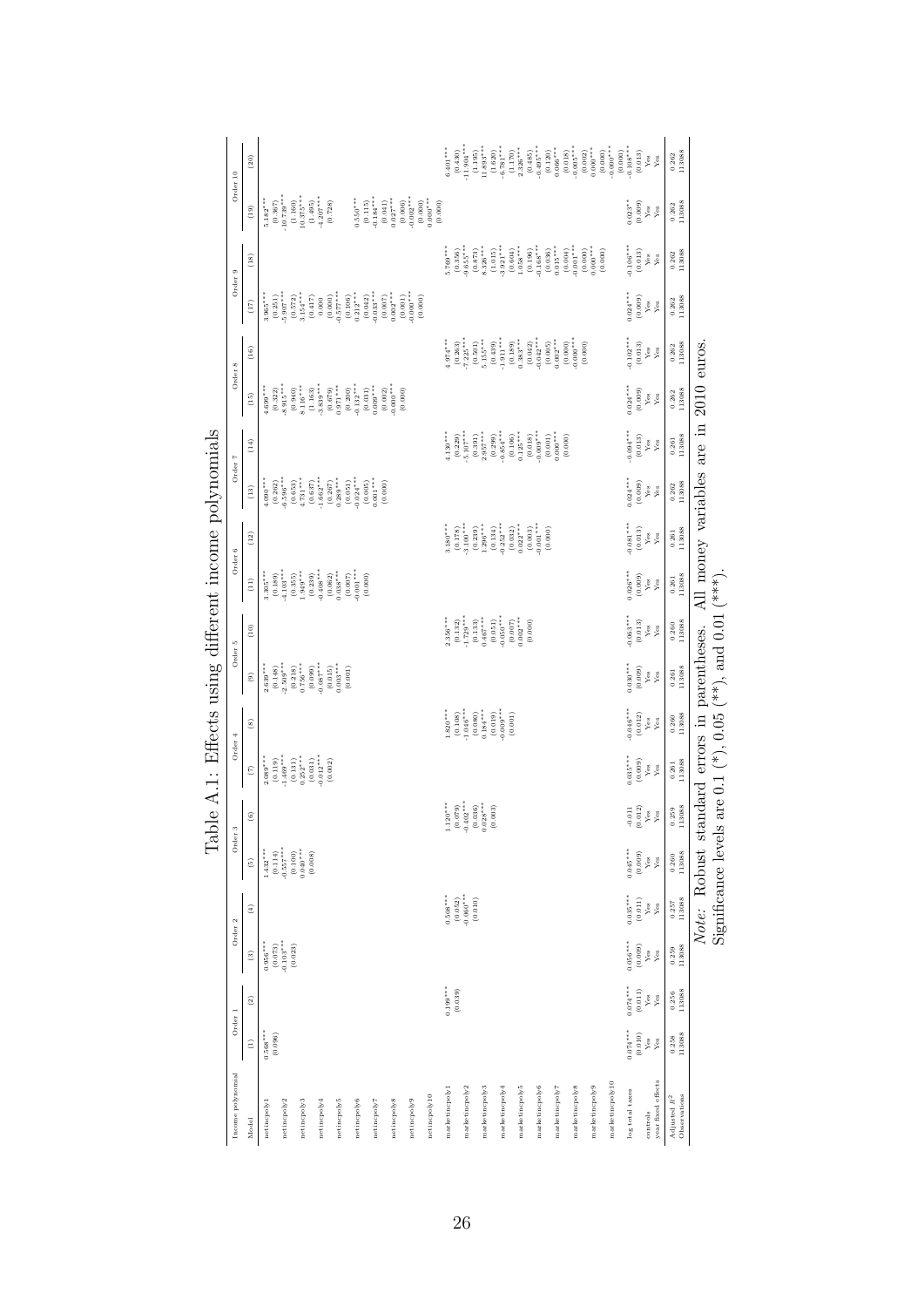|                    | life satisfaction |      | net income gross income |      | total taxes working hours |
|--------------------|-------------------|------|-------------------------|------|---------------------------|
| quint1             | 7.63              | 1298 | 1811                    | 512  | 23.5                      |
| quint2             | 7.99              | 1934 | 2777                    | 843  | 27.9                      |
| quint3             | 8.07              | 2361 | 3513                    | 1151 | 32.4                      |
| quint4             | 8.21              | 2903 | 4473                    | 1571 | 35.8                      |
| quint <sup>5</sup> | 8.43              | 4523 | 7481                    | 2957 | 38.9                      |
| total              | 8.07              | 2604 | 4010                    | 1407 | 31.7                      |

Table A.2: Mean values by income quintiles

Table A.3: Mean values by skill level

|                | life satisfaction net income gross income total taxes |      |      |      | working hours |
|----------------|-------------------------------------------------------|------|------|------|---------------|
| high skilled   | 8.20                                                  | 3379 | 5311 | 1932 | 36.5          |
| medium skilled | 8.03                                                  | 2392 | 3651 | 1259 | 31.5          |
| low skilled    | 7.94                                                  | 1958 | 2947 | 989  | 23.0          |
| total          | 8.07                                                  | 2604 | 4010 | 1407 | 31.7          |

Table A.4: Mean values by East/West

|       | life satisfaction net income gross income total taxes working hours |      |      |      |      |
|-------|---------------------------------------------------------------------|------|------|------|------|
| west  | 8.20                                                                | 2709 | 4188 | 1479 | 30.9 |
| east  | 7.57                                                                | 2195 | 3323 | 1128 | 35.1 |
| total | 8.07                                                                | 2604 | 4010 | 1407 | 31.7 |

Table A.5: Mean values by political preferences

|          | life satisfaction net income gross income total taxes working hours |      |      |      |      |
|----------|---------------------------------------------------------------------|------|------|------|------|
| rightist | 8.05                                                                | 2554 | 3935 | 1381 | 31.4 |
| leftist  | 8.13                                                                | 2752 | 4238 | 1486 | 32.8 |
| total    | 8.07                                                                | 2604 | 4010 | 1407 | 31.7 |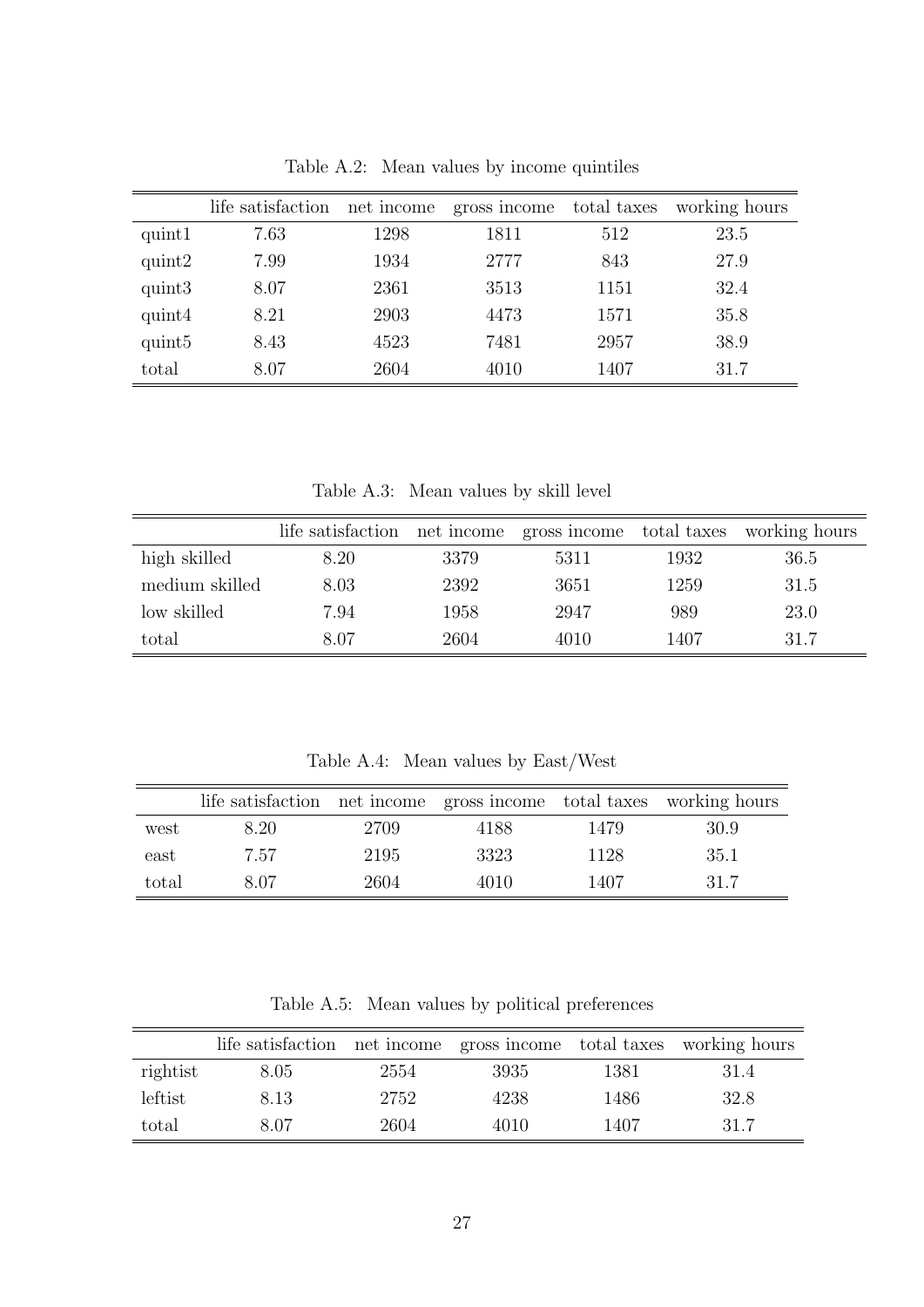| $\widehat{c}$<br>$\begin{pmatrix} 1 \end{pmatrix}$<br>Model | <b>CLS</b> |                        |                       | Fixed Effects         |                   |                       | Quasi FE              |                |                       | Ordered Probit        |                         |
|-------------------------------------------------------------|------------|------------------------|-----------------------|-----------------------|-------------------|-----------------------|-----------------------|----------------|-----------------------|-----------------------|-------------------------|
|                                                             |            | $\widehat{\mathbb{C}}$ | $\bigoplus$           | $\widetilde{E}$       | $\widehat{\odot}$ | $\widehat{\Xi}$       | $\circledast$         | $\odot$        | (10)                  | (11)                  | (12)                    |
| (0.014)<br>(0.011)<br>$0.401***$<br>log net income          | $0.370***$ |                        | $0.270***$<br>(0.021) | $0.237***$<br>(0.022) |                   | $0.298***$<br>(0.014) | $0.263***$<br>(0.015) |                | $0.278***$<br>(0.008) | $0.255***$<br>(0.010) |                         |
| log gross income                                            |            | $0.599***$             |                       |                       | $0.411***$        |                       |                       | $0.453***$     |                       |                       | $0.417***$              |
|                                                             |            | (0.019)                |                       |                       | (0.031)           |                       |                       | (0.022)        |                       |                       | (0.014)                 |
| $0.036***$<br>log total taxes                               |            | $-0.164***$            |                       | $0.055***$            | $-0.079***$       |                       | $0.055***$            | $-0.095***$    |                       | $0.026***$            | $-0.114***$             |
| (0.009)                                                     |            | (0.013)                |                       | (0.012)               | (0.017)           |                       | (0.009)               | (0.013)        |                       | (0.006)               | (0.009)                 |
| Yes<br>Yes<br>controls                                      |            | Yes                    | Yes                   | $\mathbf{Yes}$        | $\mathbf{Yes}$    | Yes                   | $\mathbf{Yes}$        | $\mathbf{Yes}$ | Yes                   | $\mathbf{Yes}$        | $\mathbf{Y}\mathbf{es}$ |
| Yes<br>Yes<br>year fixed effects                            |            | $Y_{ES}$               | Yes                   | Yes                   | ${\rm Yes}$       | Yes                   | Yes                   | ${\rm Yes}$    | $Y$ es                | Yes                   | Yes                     |
| 0.263<br>0.263<br>Adjusted $R^2$                            |            | 0.264                  | 0.226                 | 0.226                 | 0.226             | 0.293                 | 0.293                 | 0.294          | 0.083                 | 0.083                 | 0.083                   |
| 405828<br>405847<br>Akaike IC                               |            | 405728                 | 337118                | 337075                | 337025            |                       |                       |                | 384907                | 384887                | 384775                  |
| 113088<br>Observations                                      | 113088     | 113088                 | 13088                 | 113088                | 113088            | 113088                | 113088                | 113088         | 113088                | 13088                 | 113088                  |

| hy estimator<br>١<br>;<br>גו                             |
|----------------------------------------------------------|
|                                                          |
| $\overline{1}$                                           |
| <b>CONTROLLER CALL</b><br>: Effects on life satisfaction |
|                                                          |
|                                                          |
|                                                          |
| ;<br>;<br>;<br>$\frac{1}{2}$                             |
| $\frac{2}{3}$<br>Table                                   |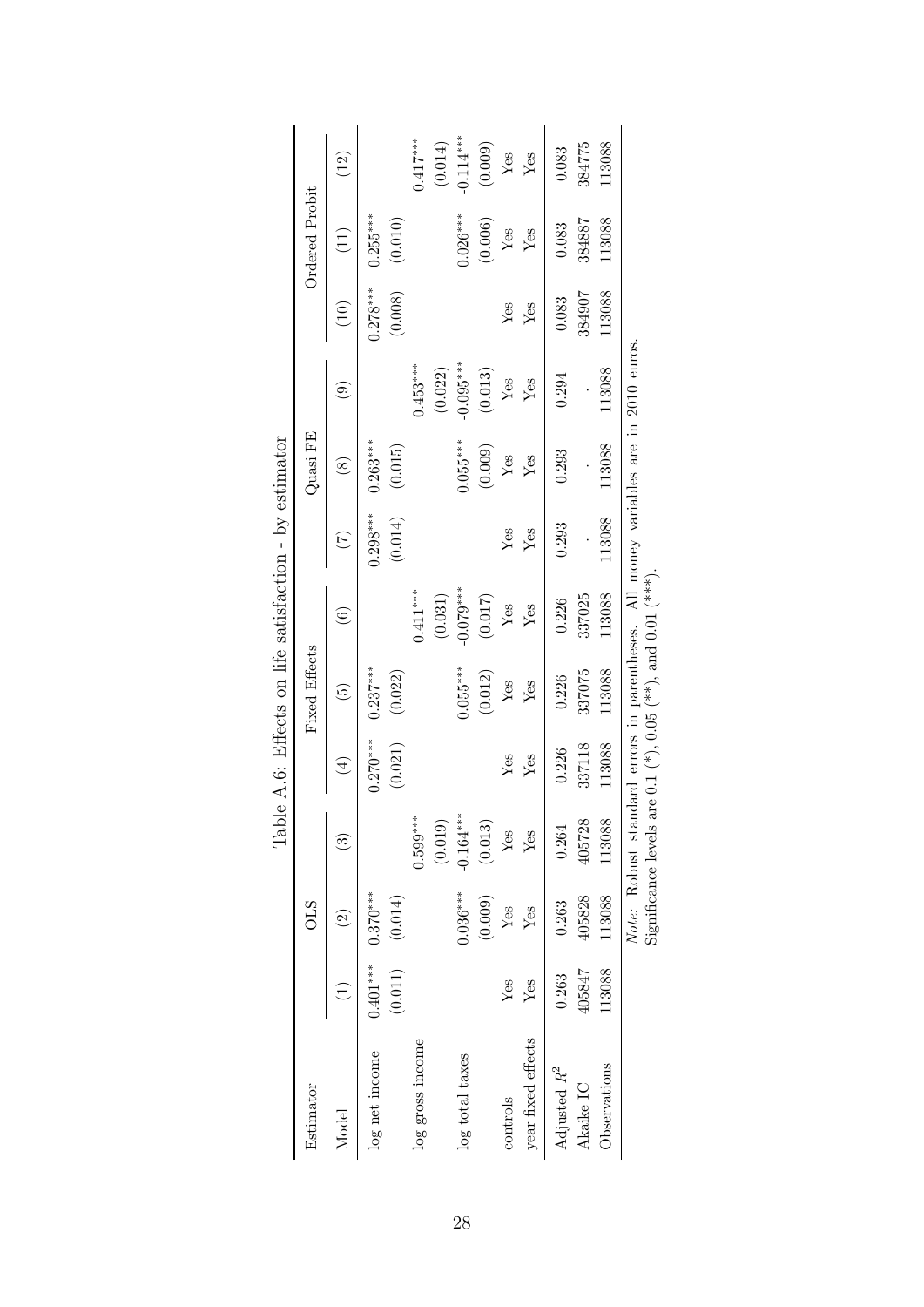|                       |            | Singles           |            |            | Couples    |             |
|-----------------------|------------|-------------------|------------|------------|------------|-------------|
| Model                 | (1)        | $\left( 2\right)$ | (3)        | (4)        | (5)        | (6)         |
| log net income        | $0.215***$ | $0.184***$        |            | $0.359***$ | $0.339***$ |             |
|                       | (0.030)    | (0.029)           |            | (0.015)    | (0.018)    |             |
| log gross income      |            |                   | $0.476***$ |            |            | $0.489***$  |
|                       |            |                   | (0.054)    |            |            | (0.024)     |
| log total taxes       |            | $0.104***$        | $-0.070**$ |            | $0.029***$ | $-0.115***$ |
|                       |            | (0.018)           | (0.029)    |            | (0.011)    | (0.015)     |
| controls              | Yes        | Yes               | Yes        | Yes        | Yes        | Yes         |
| year fixed effects    | Yes        | Yes               | Yes        | Yes        | Yes        | Yes         |
| Adjusted/Pseudo $R^2$ | 0.275      | 0.276             | 0.277      | 0.296      | 0.296      | 0.296       |
| Observations          | 26136      | 26136             | 26136      | 86952      | 86952      | 86952       |

Table A.7: Effects on life satisfaction, separately by household type

| Data.                          |                       | $100$ pc public       |                        |                       | 100 pc private        |                        |
|--------------------------------|-----------------------|-----------------------|------------------------|-----------------------|-----------------------|------------------------|
| Model                          | (1)                   | (2)                   | $\left( 3\right)$      | (4)                   | (5)                   | (6)                    |
| log net income                 | $0.294***$<br>(0.014) | $0.259***$<br>(0.016) |                        | $0.294***$<br>(0.014) | $0.259***$<br>(0.016) |                        |
| log gross income               |                       |                       | $0.448***$<br>(0.022)  |                       |                       | $0.447***$<br>(0.022)  |
| log taxes                      |                       | $0.054***$<br>(0.009) | $-0.095***$<br>(0.013) |                       | $0.054***$<br>(0.009) | $-0.094***$<br>(0.013) |
| controls                       | Yes                   | Yes                   | Yes                    | Yes                   | Yes                   | Yes                    |
| year fixed effects             | Yes                   | Yes                   | Yes                    | Yes                   | Yes                   | Yes                    |
| Adjusted $R^2$<br>Observations | 0.293<br>113088       | 0.294<br>113088       | 0.294<br>113088        | 0.293<br>113088       | 0.294<br>113088       | 0.294<br>113088        |

Table A.8: Effects on life satisfaction - by sharing rule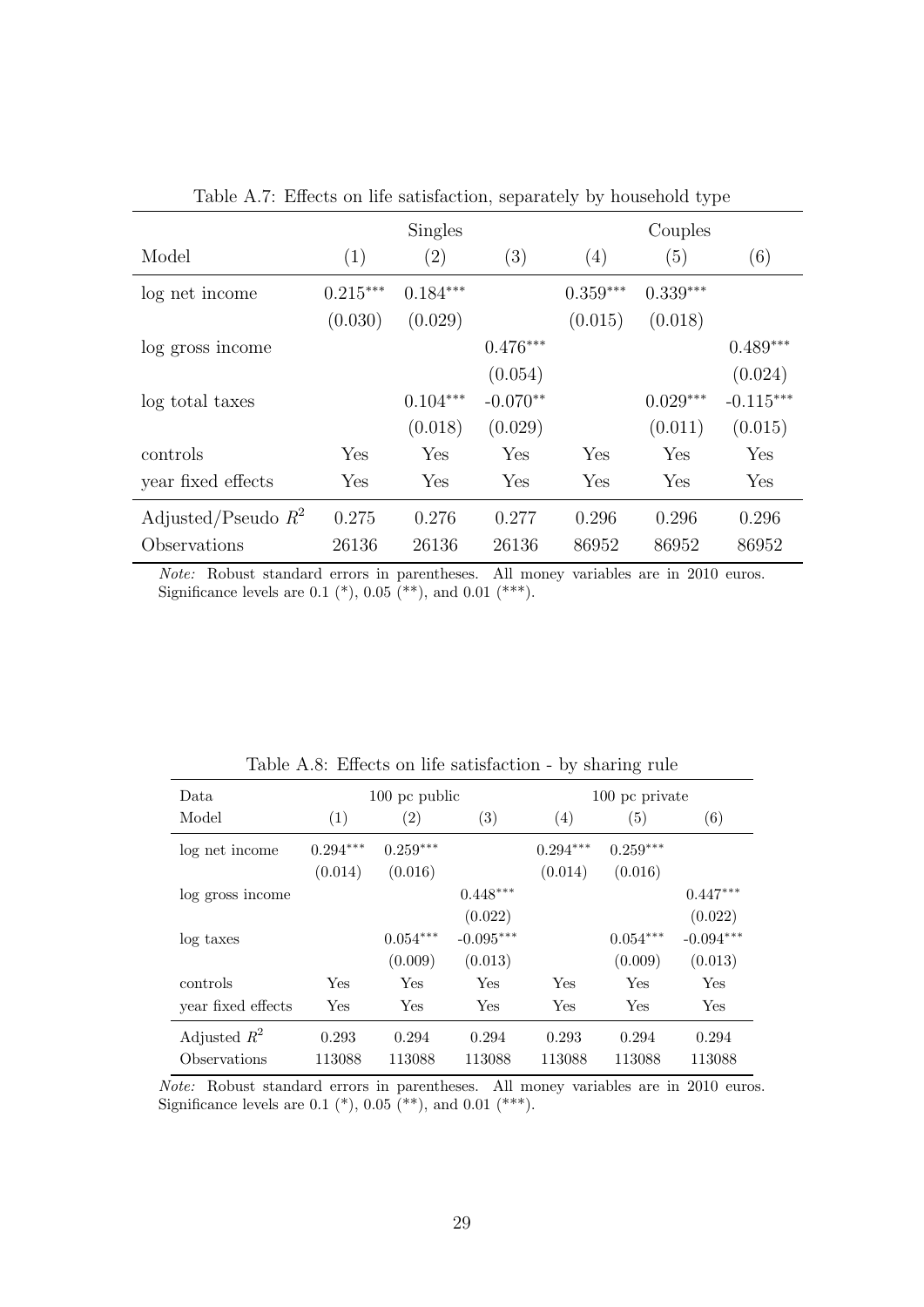| Data.              |            | Life satisf. |            | Financial satisf. |
|--------------------|------------|--------------|------------|-------------------|
| Model              | (1)        | (2)          | (3)        | (4)               |
| log net income     | $0.298***$ |              | $0.976***$ |                   |
|                    | (0.015)    |              | (0.026)    |                   |
| log gross income   |            | $0.504***$   |            | $1.634***$        |
|                    |            | (0.021)      |            | (0.027)           |
| log total taxes    | $0.053***$ | $-0.114***$  | $0.222***$ | $-0.316***$       |
|                    | (0.009)    | (0.013)      | (0.013)    | (0.017)           |
| controls           | Yes        | Yes          | Yes        | Yes               |
| year fixed effects | Yes        | Yes          | Yes        | Yes               |
| Adjusted $R^2$     | 0.257      | 0.258        | 0.261      | 0.264             |
| Observations       | 113088     | 113088       | 112774     | 112774            |

Table A.9: Results by satisfaction measure

Table A.10: Effects on life satisfaction: net vs. disposable income

| Model                 | (1)        | (2)        | (3)        | (4)        |
|-----------------------|------------|------------|------------|------------|
| log net income        | $0.336***$ | $0.298***$ |            |            |
|                       | (0.013)    | (0.015)    |            |            |
| log disposable income |            |            | $0.294***$ | $0.259***$ |
|                       |            |            | (0.014)    | (0.016)    |
| log total taxes       |            | $0.053***$ |            | $0.054***$ |
|                       |            | (0.009)    |            | (0.009)    |
| controls              | Yes        | Yes        | Yes        | Yes        |
| vear fixed effects    | Yes        | Yes        | Yes        | Yes        |
| Adjusted $R^2$        | 0.257      | 0.257      | 0.293      | 0.294      |
| Observations          | 113088     | 113088     | 113088     | 113088     |